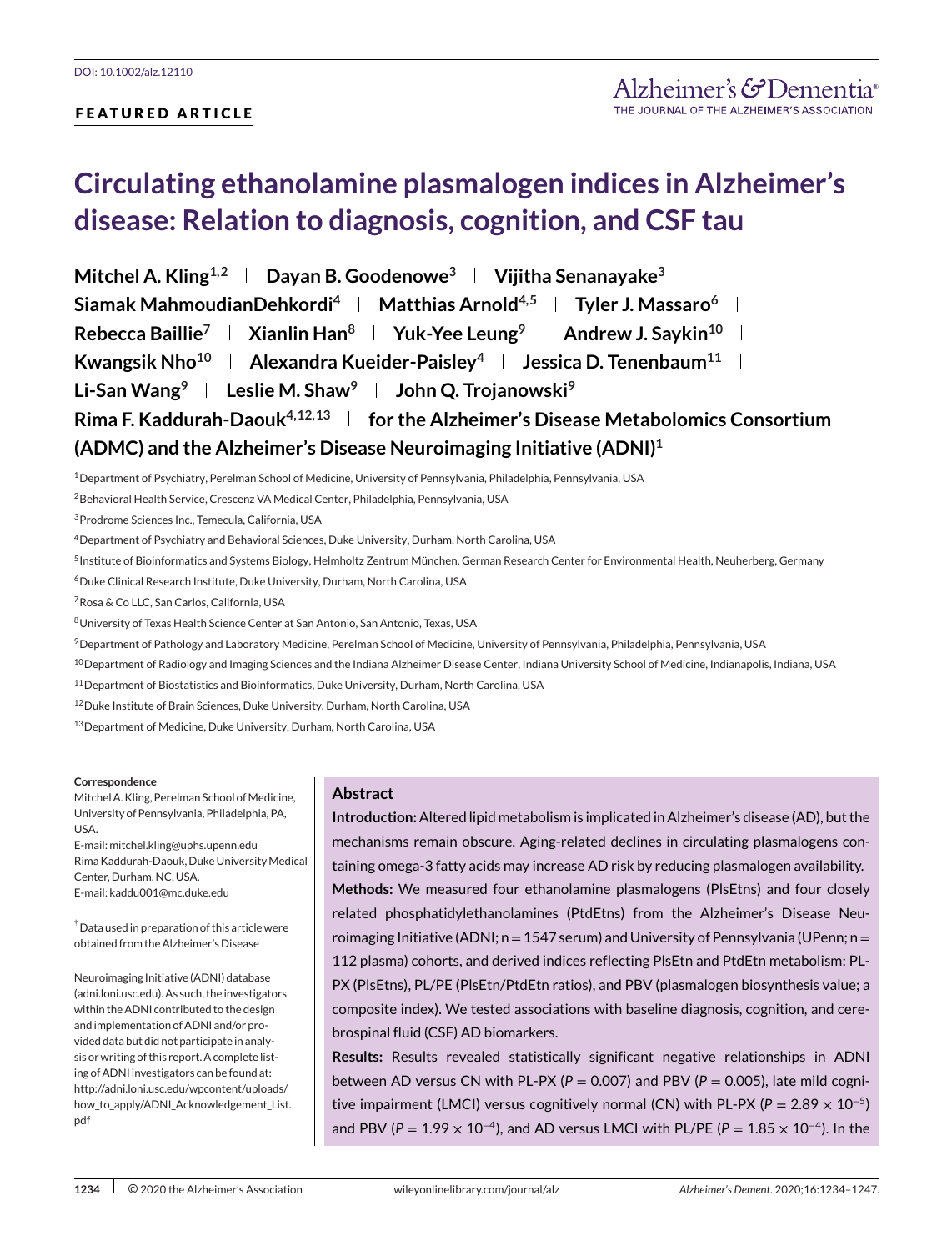UPenn cohort, AD versus CN diagnosis associated negatively with PL/PE (*P* = 0.0191) and PBV ( $P = 0.0296$ ).

In ADNI, cognition was negatively associated with plasmalogen indices, including Alzheimer's Disease Assessment Scale 13-item cognitive subscale (ADAS-Cog13; PL-PX: *P* = 3.24 × 10<sup>-6</sup>; PBV: *P* = 6.92 × 10<sup>-5</sup>) and Mini-Mental State Examination (MMSE; PL-PX: *P* = 1.28 × 10<sup>-9</sup>; PBV: *P* = 6.50 × 10<sup>-9</sup>). In the UPenn cohort, there was a trend toward a similar relationship of MMSE with PL/PE ( $P = 0.0949$ ).

In ADNI, CSF total-tau was negatively associated with PL-PX (*P* = 5.55 × 10<sup>−</sup>6) and PBV  $(P = 7.77 \times 10^{-6})$ . Additionally, CSF t-tau/A $\beta_{1.42}$  ratio was negatively associated with these same indices (PL-PX,  $P = 2.73 \times 10^{-6}$ ; PBV,  $P = 4.39 \times 10^{-6}$ ). In the UPenn cohort, PL/PE was negatively associated with CSF total-tau ( $P = 0.031$ ) and t-tau/A $\beta_{1-42}$  ( $P =$ 0.021). CSF  $A\beta_{1-42}$  was not significantly associated with any of these indices in either cohort.

**Discussion:** These data extend previous studies by showing an association of decreased plasmalogen indices with AD, mild cognitive impairment (MCI), cognition, and CSF tau. Future studies are needed to better define mechanistic relationships, and to test the effects of interventions designed to replete serum plasmalogens.

#### **KEYWORDS**

case-control study, dementia, lipidomics, mass spectrometry, metabolomics, mild cognitive impairment, phosphatidylethanolamines, plasmenylethanolamines

## **1 INTRODUCTION**

Alzheimer's disease (AD) is a major public health problem.<sup>1</sup> While much is known about its natural history, epidemiologically identified risk factors, and characteristic neurodegenerative changes, there are currently no available treatments to modify the underlying disease process or prevent cognitive or functional decline. Moreover, relatively little is known regarding etiologic mechanisms that initiate or promote neurodegenerative processes in sporadic AD. Biomarkers that identify AD in preclinical stages may aid in elucidating these mechanisms. Currently, most accepted biomarkers relate to neuropathologic features of AD, eg, cerebrospinal fluid (CSF) levels of tau and amyloid beta  $(A\beta)$ and neuroimaging of brain atrophy and amyloid or tau deposits. Bloodbased biomarkers are potentially appealing due to lower participant burden. Serum- and plasma-based biomarkers have been used in other studies to predict cognitive declines, dementia diagnosis, and progression to AD.<sup>2-6</sup>

Altered lipid metabolism is implicated in sporadic AD risk; $^{7,8}$  however, the precise mechanisms accounting for findings from observational studies remains to be fully elucidated. Although cholesterol and its content in circulating lipoproteins are perhaps the most wellstudied lipids in  $AD<sup>8</sup>$  recent data implicate other classes such as glycerophospholipids. $2,9-14$  Plasmalogens represent a subclass of glycerophospholipids carrying a vinyl ether linkage at the sn1 carbon of the glycerol backbone, versus the more familiar fatty acyl ester linkage<sup>15</sup> (see Figure S1 in supporting information). Plasmalogens are integral membrane components that appear to play important roles relevant to AD pathophysiology, including vesicle fusion $16,17$ necessary for synaptic neurotransmitter release,<sup>18</sup> modulation of membrane fluidity and microdomain dynamics,<sup>19</sup> membrane antioxidant functions,  $20,21$  and neuroprotection.  $22$  Plasmalogens can exert reciprocal effects with cholesterol on membrane fluidity and lipid microdomain composition, promoting the breakdown of amyloid precursor protein (APP) by alpha-secretase to non-amyloidogenic peptide products. This enhancement of alpha-secretase-mediated APP breakdown may reduce the production of beta-secretase-derived peptides and thus to the formation of the amyloid plaques characteristic of AD neuropathology.<sup>23</sup>

The initial steps of endogenous plasmalogen synthesis occur in peroxisomes, notably in the liver.<sup>15,24</sup> Peroxisomes also perform enzymatic functions necessary for synthesis of long-chain fatty acids (LCFA) and very long-chain fatty acids (VLCFA) such as docosahexaenoic acid (DHA, C22:6n-3), particularly beta-oxidation and side chain elongation steps. Plasmalogens are incorporated into circulating lipoproteins,<sup>25</sup> from which they can be transported to other organs including the brain.<sup>26,27</sup> Serum plasmalogen levels decline with increasing age<sup>8,28,29</sup> and previous studies show decreased levels of serum and *post mortem* brain plasmalogens in AD.9,10,13,29-34

Ratios of metabolites measured at a given time point are frequently informative regarding the homeostasis of metabolites and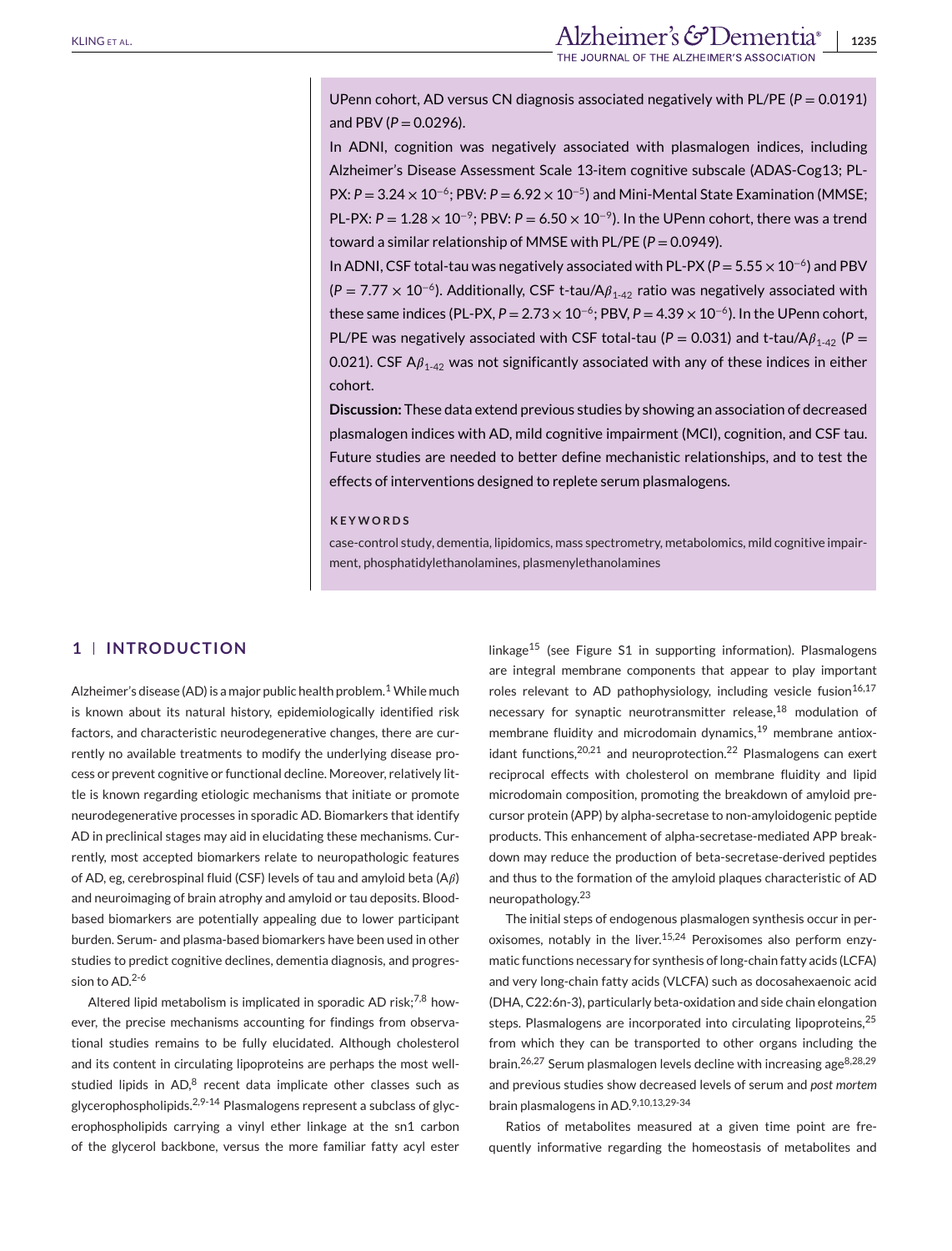## 1236 | Alzheimer's GDementia<sup>®</sup> **IRNAL OF THE ALZHEIMER'S ASSOCIATION**

metabolic flux. Thus, these ratios can be used to identify metabolic defects and to elucidate etiopathogenesis. One example from disorders of peroxisome biogenesis is the use of VLCFA ratios in the diagnosis of Zellweger spectrum disorders in which elevation of C24/C22 and C26/C22 ratios are indicative of enzymatic defects in the beta-oxidation of very long chain fatty acids in the peroxisomes.<sup>35</sup> Zellweger syndrome is a peroxisomal biogenesis disorder with multi-enzyme defects in the peroxisomal beta-oxidation pathway.<sup>35</sup>

Another commonly used lipid ratio is that of omega-6/omega-3 fatty acids, which reflects the relative activity of competing metabolic pathways in omega-6 and omega-3 fatty acid synthesis, dietary intake, and rate of use.<sup>36</sup> Plasmalogens act as reservoirs of polyunsaturated fatty acid (PUFA) and they are selectively enriched in certain PUFA side chains. $37$  Thus, fatty acid composition in plasmalogens bring valuable insights not only about plasmalogen biosynthesis but also about homeostasis of fatty acids and remodeling of plasmalogens.

Ratios among plasmalogen species (PL/PL) having substrate– product relationships, such as those described below, reflect the relative abundance of DHA, EPA (omega-3) and adrenic acid (omega-6) fatty acid side chains in plasmalogens and represent the results of plasmalogen remodeling, fatty acid biosynthesis/dietary intake, and peroxisomal beta-oxidation. Plasmalogen and phosphatide levels are homeostatically regulated, such that a reduction in the circulating levels of one subclass (eg, plasmalogens) is often accompanied by a compensatory increase in the other (eg, phosphatides [PE]).<sup>38</sup> Therefore, ratios of PL to PE reflect this equilibrium and represent the capacity of the body to synthesize plasmalogens. In addition, the calculation of composite indices from two or more ratios may result in reduced biological variability and thus show greater comparability across various cohorts. Certain indices constructed in this fashion were found to be associated with cognition in previous studies.<sup>10</sup>

We report here data obtained using a focused lipidomics platform to measure four ethanolamine plasmalogens and four closely related phosphatidylethanolamines in baseline serum specimens from the Alzheimer's Disease Neuroimaging Initiative (ADNI)-1, -GO, and -2 cohorts, and in plasma samples from subjects at the Perelman School of Medicine, University of Pennsylvania (UPenn). We selected these species based on previous work in several disparate populations as described in Goodenowe and Senanayake.<sup>10</sup> We then calculated ratios among omega-3 and omega-6-bearing plasmalogens (PL/PL) and of plasmalogens to phosphatides (PL/PE), and constructed composite indices from these ratios based on previous work.<sup>10</sup> Algorithmbased in vitro diagnostic multivariate index assays are used in increasing frequency to identify the risks of complex chronic diseases. Our overarching goal was to create an in vitro diagnostic multivariate index that can be used to assess the risk of AD in pre-clinical stages. The use of these ratios helped create a single index that can be tested in future longitudinal studies for early detection of AD.

We further note that this study was not intended to be an untargeted lipidomic study aimed at generation of hypotheses, but rather

#### **RESEARCH IN CONTEXT**

- 1. **Systematic review**: The authors reviewed the literature using PubMed, Google, Web of Science, and through meeting abstracts and presentations.We included several publications which associate plasmalogens with important aspects of Alzheimer's disease (AD) pathophysiology.
- 2. **Interpretation**: This is the first large study to show that decreased serum ethanolamine plasmalogens are associated with AD diagnosis, cognitive impairments, and levels of cerebrospinal fluid tau. These data further suggest the hypothesis that interventions that enhanced plasmalogen biosynthesis and availability to the central nervous system may mitigate cognitive decline and/or brain atrophy in those at risk for AD.
- 3. **Future directions**: Understanding the role of the plasmalogens in aging and related diseases opens potential new hypotheses for AD. Prospective clinical observations and validation in model systems are needed to assess causality and specific mechanisms underlying altered plasmalogens in AD and their potential relationships to genetic variation, neuroimaging measures, and other phenotypic characteristics of AD-type dementia.

was a focused analysis of selected members of certain physiologically important lipid subclasses known to be associated with AD and cognitive dysfunction. The molecules of interest have been well researched and published in peer-reviewed journals.<sup>9,10,13,29-34</sup> Preliminary results on the particular metabolite ratios mentioned here have been presented in Alzheimer's Association conferences from years 2014 to 2016 and published as abstracts in *Alzheimer's and Dementia*, 39,40 as well as in a paper based on some of these data that was recently published.<sup>10</sup> These metabolites and their ratios were selected iteratively from comparisons of data across several large lipidomic datasets in previous studies cited earlier. The objective of this study was to confirm these findings in well characterized cohorts, such as ADNI and UPenn.

We sought to test the following hypotheses:

- 1. Are indices of plasmalogen and related phosphatide metabolism associated with (a) diagnosis or (b) cognitive function at the time of blood sampling?
- 2. Are indices of plasmalogen and related phosphatide metabolism associated with CSF biomarkers of AD pathophysiology, ie, amyloid beta ( $A\beta$ ) and tau?

We present here findings showing a reduction in indices of plasmalogen remodeling that may also reflect altered biosynthesis and peroxisomally derived plasmalogen beta-oxidation associated with AD.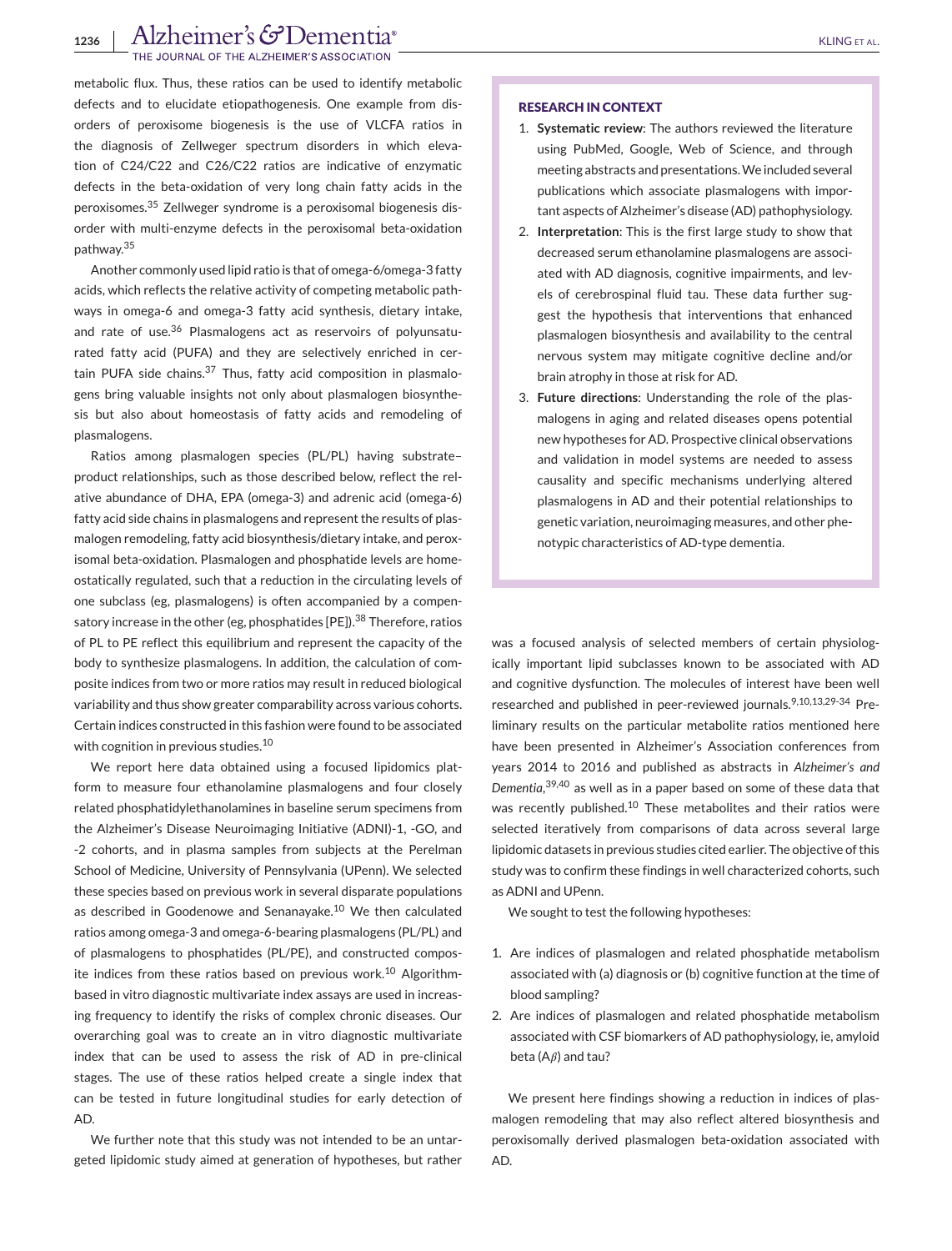## **2 METHODS**

## **2.1 Study cohorts and samples**

## **2.1.1 Alzheimer's Disease Neuroimaging Initiative (ADNI)**

Data were obtained from the ADNI database [\(www.adni.loni.usc.edu\)](http://www.adni.loni.usc.edu). In this study, we used serum samples obtained at the baseline study visit in the ADNI-1, -GO, and -2 cohorts (see Text S1 in supporting information for a summary of the study design and inclusion criteria for these cohorts). For additional information, see [www.adni-info.org.](http://www.adni-info.org) Metabolomics data and results have been made accessible through the Accelerating Medicines Partnership—Alzheimer's Disease (AMP-AD) Knowledge Portal [\(https://ampadportal.org\)](https://ampadportal.org). The AMP-AD Knowledge Portal is the distribution site for data, analysis results, analytical methodology, and research tools generated by the AMP-AD Target Discovery and Preclinical Validation Consortium and multiple Consortia and research programs supported by the National Institute on Aging. Information on data availability and accessibility is available in the Data Availability section.

## **2.1.2 University of Pennsylvania Alzheimer's Disease Clinical Center (ADCC)**

We selected subjects from the Integrated Neurodegenerative Diseases Database at the Perelman School of Medicine, University of Pennsylvania for studies of plasma and CSF metabolomics (see Text S1 for selection criteria). All subjects gave informed consent for participation in research protocols approved by the Penn Institutional Review Board for the collection of clinical and genetic data and biofluid samples. A total of 127 samples were selected, representing 112 unique subjects; 12 subjects underwent plasma sampling at two different times, and 1 subject was sampled on three occasions. In all cases, the earliest plasma sample was used for the analyses described here.

## **2.2 Procedures (blood draw, sample storage/handling)**

Blood samples were collected in the morning after an overnight fast (water was permitted) prior to collection. Serum was obtained from blood drawn into 10-mL plain red top plastic tubes, allowed to clot for 30 minutes at room temperature in a vertical position, and centrifuged at 1,500 relative centrifugal force (rcf) for 15 minutes. Serum was collected into polypropylene tubes, frozen, and shipped on dry ice to the ADNI Biorepository. Serum samples were subsequently thawed and divided into 0.5-mL aliquots at the ADNI Biorepository, and frozen at −80 ◦C until retrieved for analysis.

## **2.3 Apolipoprotein E genotype**

Apolipoprotein E (*APOE*) genotyping was performed at the time of participant enrollment. The two single-nucleotide polymorphisms (SNPs; rs429358, rs7412) that define the epsilon 2, 3, and 4 alleles, were genotyped using DNA extracted by Cogenics from a 3-mL aliquot of ethylenediaminetetraacetic acid (EDTA) blood.

## **2.4 Cognitive function**

Global cognition was measured using the modified Alzheimer Disease Assessment Scale 13-item cognitive subscale (ADAS-Cog13) where higher scores indicate worse cognition and the Mini-Mental State Exam (MMSE) where higher scores indicate better cognition. ADAS-Cog13 and MMSE scores were available in the ADNI cohort, whereas MMSE scores were only available in the UPenn cohort.

## **2.5 Biochemical analysis**

We measured four plasmenylethanolamine (PIsEtn) and four phosphatidylethanolamine (PtdEtn) glycerophospholipid species with the following sn-1/sn-2 compositions in 20- $\mu$ L aliquots of serum or EDTA plasma: PlsEtn 16:0/18:2, 18:0/20:5, 16:0/22:4, 16:0/22:6 and PtdEtn 16:0/18:3, 18:0/20:5, 18:0/22:4, 16:0/22:6 by a stable isotope dilution, flow-injection analysis (FIA)-mass spectrographic (MS) method on an Ionics 3Q tandem mass spectrometer operating in the negative ionization atmospheric pressure chemical ionization (APCI) mode. Methods are summarized in Text S2 in supporting information and described elsewhere.<sup>9,13</sup> Presumed structures of phospholipids corresponding to the specific mass/charge (m/z) ratio peaks are shown in Figure S1. Due to the specific hypotheses being tested, the data reported here will concern ratios and indices derived from three of the above plasmalogen species (PlsEtn 18:0/20:5, 16:0/22:4, 16:0/22:6) and one phosphatidylethanolamine species (PtdEtn 16:0/22:6). These ratios and indices have previously been shown to be useful composite measures of plasmalogen physiology in other cohorts.<sup>10</sup>

## **2.6 Statistical analysis**

## **2.6.1 Calculation of phosphoethanolamine ratios and indices and rationale**

Each bivariate ratio was scaled to the full dataset for each of the cohorts examined (ie, ADNI and UPenn) by log transformation of the ratio, followed by normalization to the mean and standard deviation of the values for the cohort. ADNI values underwent  $log<sub>2</sub>$  transformation before normalization; UPenn data were  $log_{10}$  transformed. Composite scores were then created from these scaled values for each sample to assess: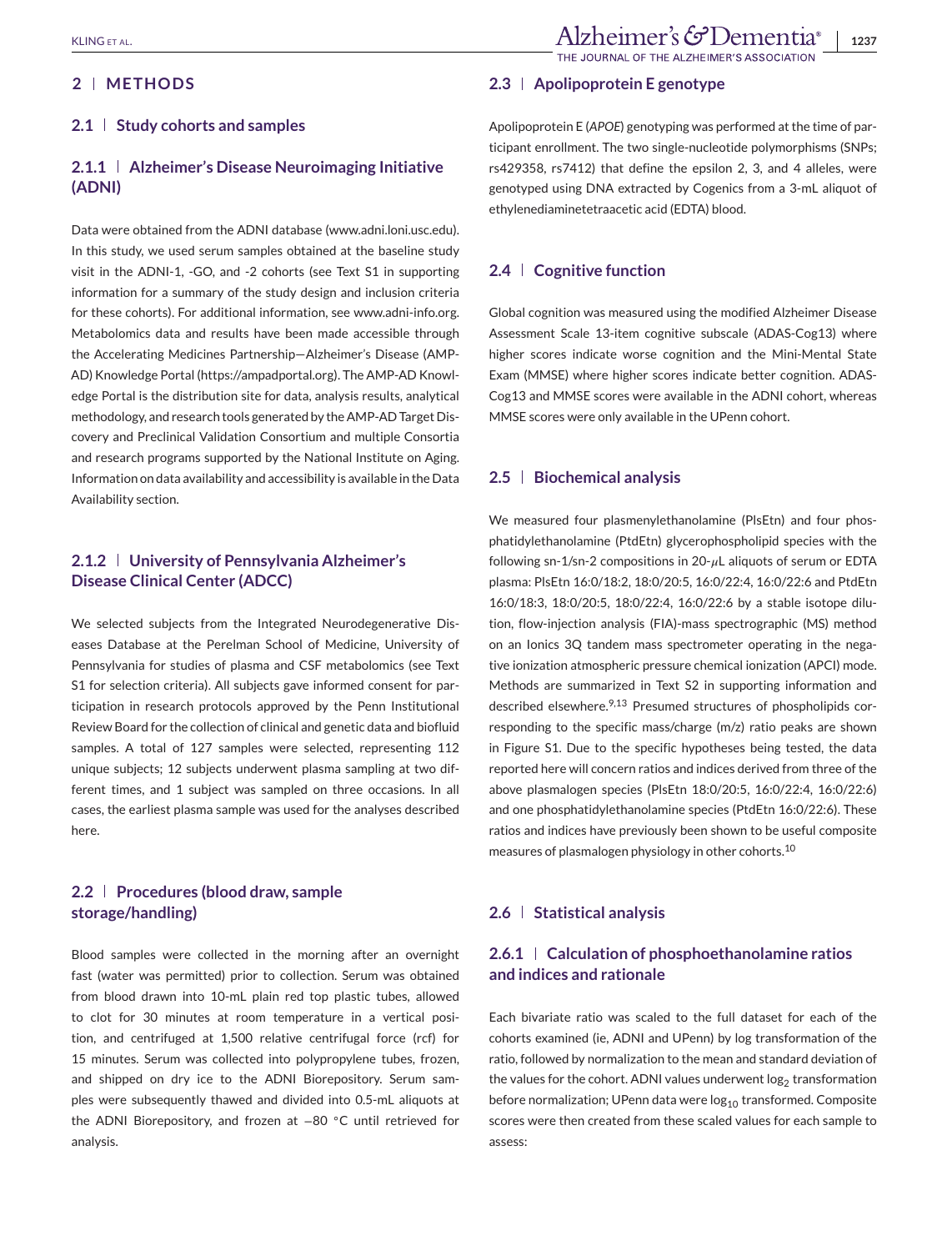- 1. Peroxisomal plasmalogen (PL) biosynthesis and/or remodeling (PL-PX),
- 2. Relative abundance of PLs versus PEs (PL/PE); and
- 3. Overall plasmalogen biosynthesis value (PBV).

These indices were calculated as follows and are summarized in Table S1 in supporting information:

(A) PL-PX: Mean of PL226/PL224, PL205/PL224, and PL205/PL226;

provides an index of biosynthesis and/or remodeling of ethanolamine plasmalogens based on ratios of concentration of specific sn2 isoforms measured (ie, those containing adrenic acid or 22:4; eicosapentaenoic acid, EPA or 20:5; and docosahexaenoic acid or 22:6)

(A) PL/PE: Mean of PL226/PE226 and PL205/PE226;

provides an index of the ratio of omega-3 fatty acid-containing plasmalogens to the DHA-containing phosphatide PtdEtn 16:0/22:6.

(A) Overall PBV: Mean of the following five ratios:

PL226/PE226, PL205/PE226 (constituents of index B, above), PL226/PL224, PL205/PL224, and PL205/PL226 (constituents of index A, above); provides an overall composite index of plasmalogen biosynthesis and/or remodeling.

## **2.7 Statistical models**

Statistical analyses were conducted using R version 3.2.4 and MAT-LAB R2016b. Data were analyzed according to previously published methods.<sup>41</sup> The statistical pipeline steps applied to these data are summarized in Figure S2 in supporting information.

Phosphoethanolamines were measured in 829 samples from 809 subjects within the ADNI-1 cohort and in 905 samples from 873 subjects in the ADNI-GO/2 cohort. Biological replicates were averaged for 20 subjects in ADNI-1 and 17 subjects in ADNI-GO/2. From the original set of 1734 samples, we removed 104 who were not fasting, two missing body mass index (BMI), and one missing sex. An additional 26 subjects were removed after determining they were multivariate outliers based on squared Mahalanobis distances significant at the upper one-tailed 0.05 level of confidence adjusted for multiple comparisons by false discovery rate (FDR) correction. This resulted in an analysis dataset containing 1545 subjects, five bivariate ratios, and three composite indices.

The Kruskal-Wallis one-way analysis of variance (ANOVA) on ranks for continuous covariates and the Pearson chi-square test for categorical covariates were used to check for differences among covariate information collected at baseline grouped by baseline diagnosis (cognitively normal [CN] vs late mild cognitive impairment [LMCI] vs AD).

To assess the association of metabolic features and the odds of being in one subgroup relative to being in another subgroup for all pairs of

subgroups (ie, MCI vs CN, AD vs CN, and AD vs MCI) binary logistic regression models were used. As early mild cognitive impairment (EMCI) and subjective memory concern (SMC) were not represented in ADNI-1, we only examined comparisons among AD, (L)MCI, and CN subjects in the logistic regression analyses. The MCI subjects in ADNI-1 were combined with the LMCI cohort in ADNI-2, given the comparability of criteria for selecting these groups.<sup>42</sup> In the UPenn cohort, due to the relatively small sample of MCI patients, we only tested the association of AD versus CN with the three composite phosphoethanolamine indices.

To test the association of each metabolic feature with the outcome of interest in both ADNI and UPenn cohorts, a separate linear regression (ADAS-Cog13, MMSE, and CSF t-tau,  $A\beta_{1-42}$ , and t-tau/A $\beta_{1-42}$ ratio) was performed. ADAS-Cog13 and MMSE were square-root transformed and CSF t-tau/A $\beta_{1-42}$  was log<sub>10</sub>-transformed prior to analysis. All models included age, sex, and *APOE 4* genotype carrier status as covariates to control for the confounding effects (*APOE 4* genotype carrier status was not included in the analyses of the UPenn cohort due to the number of subjects who had not been genotyped for *APOE*.) Moreover, education in years was controlled for in the analyses modeling cognition.

Because it is known that the genetic variance in the FADS1/FADS2 gene cluster can affect the blood levels of EPA/DHA containing lipids, $43$  we conducted a candidate gene association analysis for relationships between plasmalogen ratios and indices with genetic variants in this gene cluster. In the ADNI cohort, to control for the confounding effect of medication and dietary supplements on metabolic levels, we constructed additional models in which each ratio and index was regressed on 42 medication and dietary supplement categories using previously published methods.<sup>41</sup> Figure S3 in supporting information depicts the percentage of ADNI subjects in each diagnostic group who were recorded as taking a member of each of these medication classes at the baseline study visit. Medication classes were backward-selected via Bayesian information criteria to select an optimal combination of medications for minimizing confounding while limiting model complexity. For this analysis, we removed acetylcholinesterase inhibitors and N-methyl-D-aspartic acid (NMDA) receptor antagonist drugs from consideration, to avoid sampling bias due to the extreme degree of heterogeneity among diagnostic groups in the frequency of their use (ie, few if any CN subjects were taking these drugs, while most AD subjects report taking them). The residuals from the regression of metabolic levels on medications and supplements were kept to create a separate analysis dataset. We did not conduct this medication-adjusted analysis on the UPenn cohort due to the size of this sample, which limited our power to conduct a meaningful analysis.

## **3 RESULTS**

Characteristics of the combined ADNI-1/-GO/-2 participants at the time of baseline serum collection are depicted in Table 1. Characteristics of the University of Pennsylvania cohort are presented in Table 2.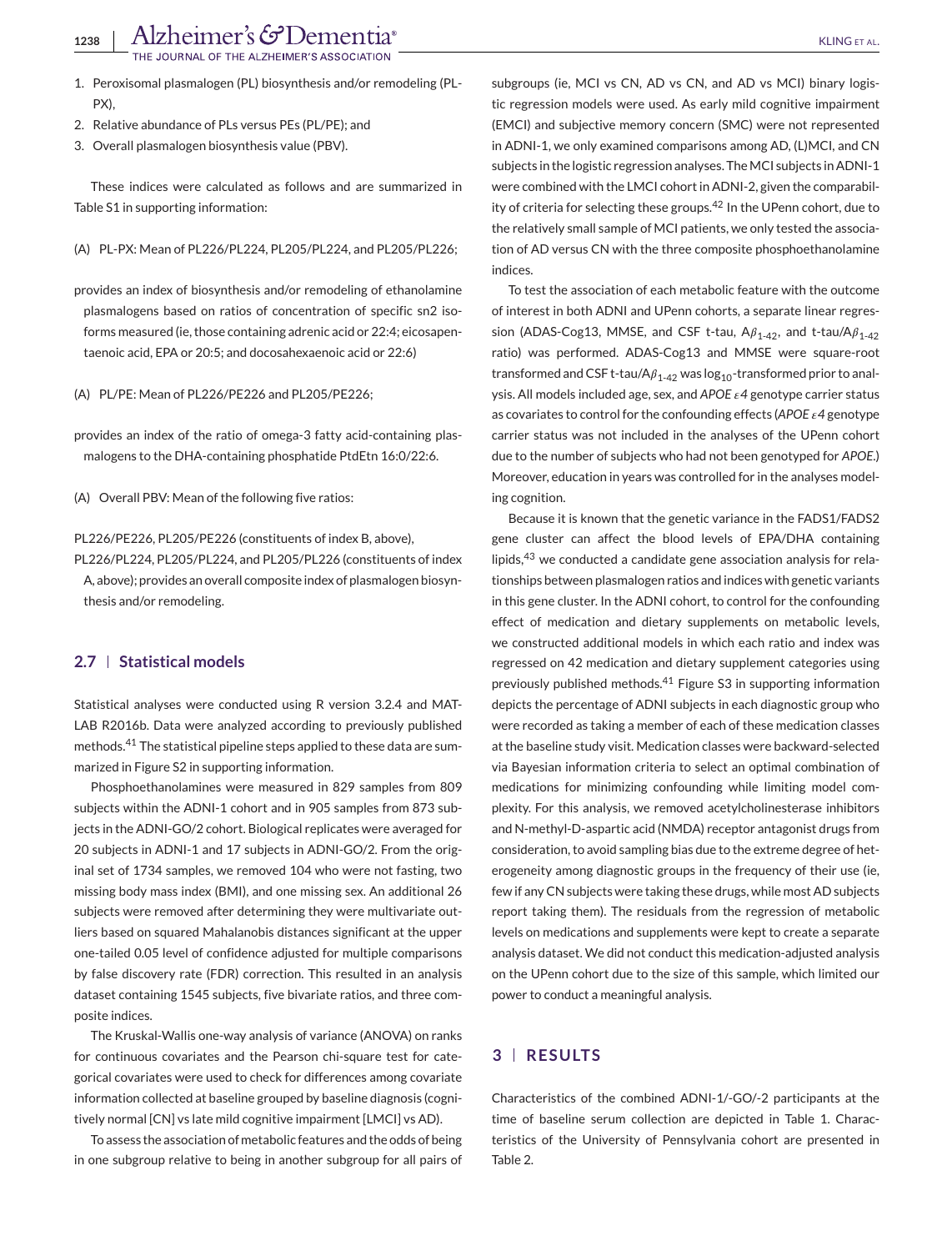## KLING ET AL. **1239**

THE JOURNAL OF THE ALZHEIMER'S ASSOCIATION

#### **TABLE 1** Baseline demographic characteristics of the ADNI-1, -GO, -2 cohorts

| <b>Characteristic</b>                | N    | Overall group<br>$(N = 1545)$ | $CN (n = 364)$ | $SMC(n = 98)$ | <b>EMCI</b> ( $n = 282$ ) | LMCI ( $n = 497$ ) | $AD (n = 304)$ | P-value |
|--------------------------------------|------|-------------------------------|----------------|---------------|---------------------------|--------------------|----------------|---------|
| Age years (SD)                       | 1545 | 73.67 (7.2)                   | 74.63 (5.7)    | 72.24 (5.6)   | 71.14(7.5)                | 74.09 (7.5)        | 74.65 (7.8)    | < 0.001 |
| Male, $%$ $#$                        | 1545 | 54 (840)                      | 48 (176)       | 42(41)        | 55(154)                   | 61 (304)           | 54 (165)       | < 0.001 |
| Education years (SD)                 | 1545 | 15.91 (2.8)                   | 16.30(2.77)    | 16.73(2.5)    | 15.98 (2.6)               | 15.86 (2.9)        | 15.20(3.0)     | < 0.001 |
| APOE $\varepsilon$ 4 +, % (#)        | 1545 | 47 (726)                      | 28 (103)       | 33(32)        | 43 (120)                  | 54 (270)           | 66 (201)       | < 0.001 |
| ADAS-Cog13, (SD)                     | 1534 | 16.82(9.6)                    | 9.18(4.3)      | 8.82(4.0)     | 12.57(5.3)                | 18.70 (6.6)        | 29.74(8.1)     | < 0.001 |
| MMSE (SD)                            | 1545 | 27.17(2.6)                    | 29.08(1.1)     | 29.00(1.2)    | 28.33(1.5)                | 27.16(1.8)         | 23.23(2.0)     | < 0.001 |
| CSF T-tau (SD)                       | 1111 | 90.10 (53.5)                  | 68.71 (22.3)   | 64.91 (31.3)  | 75.82 (47.3)              | 101.18 (55.8)      | 125.77 (59.9)  | < 0.001 |
| CSF Abeta <sub>1-42</sub> (SD)       | 1127 | 174.50 (53.8)                 | 200.72 (51.6)  | 202.06 (48.5) | 184.05 (50.9)             | 162.8 (51.4)       | 139.91 (39.5)  | < 0.001 |
| $T$ -tau/Abeta <sub>1-42</sub>       | 1111 | 0.62(0.50)                    | 0.39(0.27)     | 0.35(0.23)    | 0.39(0.47)                | 0.72(0.52)         | 0.97(0.54)     | < 0.001 |
| Log T-tau/Abeta <sub>1-42</sub> (SD) | 1111 | $-0.33(0.33)$                 | $-0.49(0.25)$  | $-0.52(0.24)$ | $-0.43(0.32)$             | $-0.25(0.32)$      | $-0.08(0.26)$  | < 0.001 |

Abbreviations: ADAS-Cog13, Alzheimer's Disease Assessment Scale, 13-item cognitive subscale; *APOE,* apolipoprotein E genotype; ADNI, Alzheimer's Disease Network Initiative; CN, cognitively normal; CSF, cerebrospinal fluid; EMCI, early mild cognitive impairment; LMCI, late mild cognitive impairment; MCI, mild cognitive impairment; MMSE, Mini-Mental State Examination; SD, standard deviation

**TABLE 2** Baseline demographic characteristics of the University of Pennsylvania cohort

| <b>Characteristic</b>                | N   | Overall group<br>$(N = 112)$ | $CN (n = 51)$ | MCI ( $n = 18$ ) | $AD (n = 43)$ | P-value |
|--------------------------------------|-----|------------------------------|---------------|------------------|---------------|---------|
| Age years (SD)                       | 112 | 69.9(9.2)                    | 68.1(9.8)     | 70.9(5.9)        | 71.5(9.3)     | 0.186   |
| Male, $%$ $#$                        | 112 | 47 (53)                      | 41(21)        | 78 (14)          | 42(18)        | 0.019   |
| Education years (SD)                 | 112 | 16.0(2.9)                    | 16.3(2.8)     | 15.7(3.2)        | 15.7(2.9)     | >0.05   |
| APOE $\varepsilon$ 4 +, % (#)        | 82  | 37.8(31)                     | 26.0(13)      | 36.4(4)          | 66.7(14)      | 0.006   |
| MMSE (SD)                            | 109 | 27.72 (5.3)                  | 29.16 (1.11)  | 27.35 (1.46)     | 20.98 (5.85)  | < 0.001 |
| CSF T-tau (SD)                       | 112 | 74.1 (51.2)                  | 52.2 (19.0)   | 66.3(45.7)       | 103.3(64.6)   | < 0.001 |
| CSF Abeta <sub>1-42</sub> (SD)       | 112 | 232.9 (86.6)                 | 281.3 (77.8)  | 224.0 (89.8)     | 179.2 (59.3)  | < 0.001 |
| $T$ -tau/Abeta <sub>1-42</sub>       | 112 | 0.39(0.37)                   | 0.20(0.12)    | 0.39(0.40)       | 0.62(0.43)    | < 0.001 |
| Log T-tau/Abeta <sub>1-42</sub> (SD) | 112 | $-0.54(0.34)$                | $-0.74(0.22)$ | $-0.57(0.37)$    | $-0.29(0.28)$ | < 0.001 |

\* Note for the UPenn Cohort: *APOE* genotype available on 50 CN, 11 MCI, 21 AD. MMSE missing on 1 CN, 1 MCI, and 1 AD subject.

Abbreviations: AD, Alzheimer's disease; ADAS-Cog13, Alzheimer's Disease Assessment Scale, 13-item cognitive subscale; *APOE*, apolipoprotein E genotype; CN, cognitively normal; CSF, cerebrospinal fluid; EMCI, early mild cognitive impairment; LMCI, late mild cognitive impairment; MCI, mild cognitive impairment; MMSE, Mini-Mental State Exam; SMC, subjective memory concerns; T-tau, total tau.

The means and standard deviations of the five ratios and three composite indices in the ADNI diagnostic groups AD, LMCI, and CN are shown in Table S2 in supporting information.

## **3.1 Phosphoethanolamine lipid indices by diagnosis**

### **3.1.1 AD versus CN**

The results of phosphoethanolamine lipid ratios and indices in crosssectional analysis, unadjusted for medications, in the ADNI cohort are shown in Table 3. Of the composite indices examined using pairwiseby-diagnosis logistic regression models, the PL-PX (odds ratio [OR] = 0.784, *P* = 0.007) and overall PBV (OR = 0.775, *P* = 0.005) showed a significant negative relationship with the likelihood of AD versus CN diagnosis that persisted after FDR correction. This result indicates that reduced values of these indices of plasmalogen metabolism were associated with an increased likelihood of having AD versus CN. The other composite index, PL/PE, did not show significant relationships with AD versus CN diagnosis (Table 3).

When all medications except those specific to AD (ie, anticholinesterases and memantine) were included in the models (see Table S3 in supporting information for the medication classes retained in these models due to significant contributions to the analysis of the three composite measures), none of the associations of plasmalogen ratios or indices with the AD versus CN diagnosis was significant (all *P*-values > 0.1). See Table S4 in supporting information for a summary of these results.

In the UPenn ADCC cohort the results of phosphoethanolamine lipid ratios and indices are shown in Table 4. As seen in ADNI, in the UPenn ADCC cohort we observed a statistically significant association of AD versus CN with PBV (OR =  $0.695$ , *P* = 0.0296). We also observed a significant association of AD versus CN with PL/PE (OR = 0.630, *P* = 0.0191). The PL-PX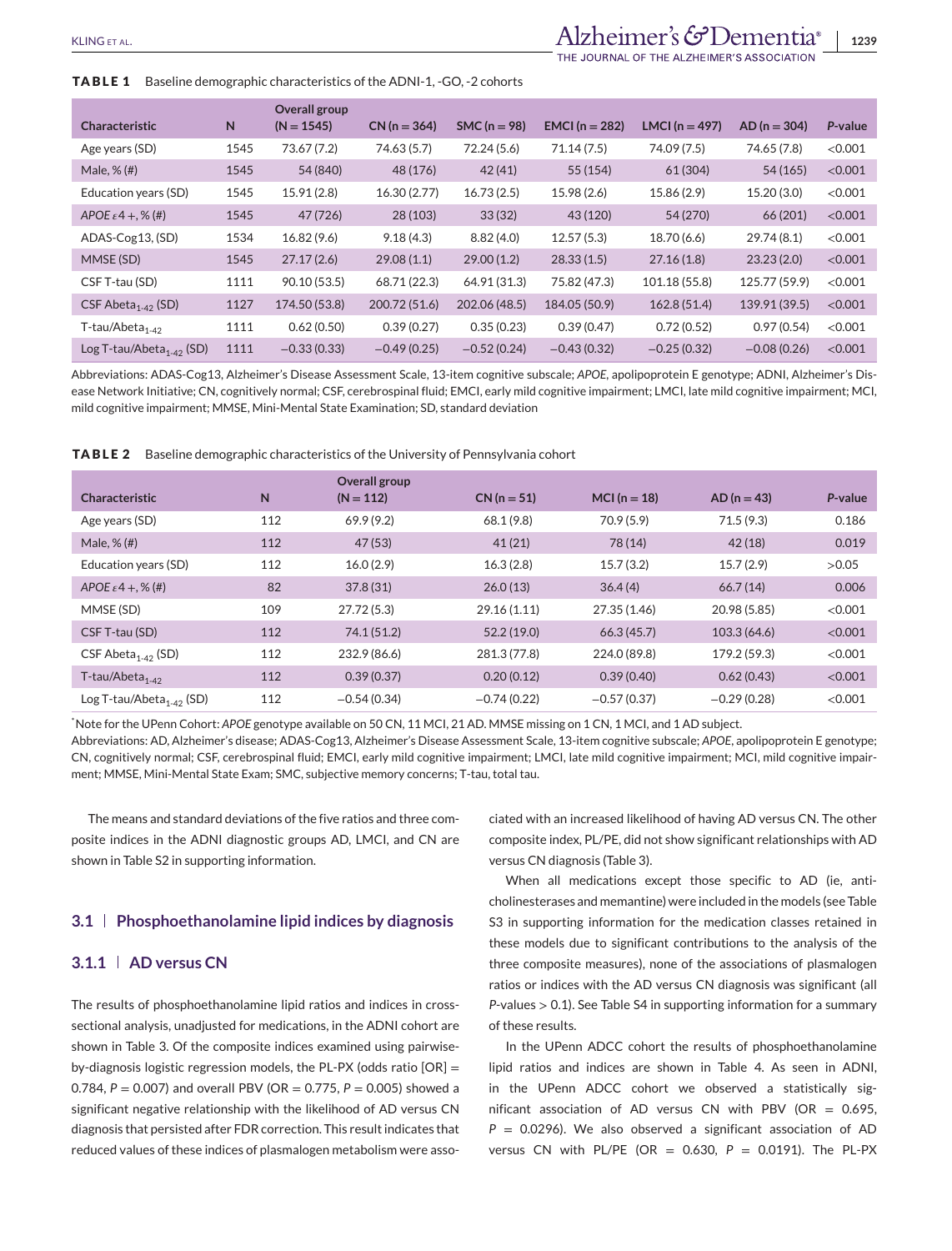|              | Logistic regression analyses              |       |                                                 |         |                                                                                                                                                                                                                |         | Linear regression analyses                                         |         |         |                                  |                   |       |
|--------------|-------------------------------------------|-------|-------------------------------------------------|---------|----------------------------------------------------------------------------------------------------------------------------------------------------------------------------------------------------------------|---------|--------------------------------------------------------------------|---------|---------|----------------------------------|-------------------|-------|
| Index/ratio  | AD versus CN                              |       | LMCI versus CN                                  |         | AD versus LMCI                                                                                                                                                                                                 |         | ADAS-Cog13                                                         |         |         | MMSE                             |                   |       |
|              |                                           |       | OR (95% CI) P-value q-value OR (95% CI) P-value | q-value | OR (95% CI) P-value                                                                                                                                                                                            | q-value | $\beta$ (95% CI)                                                   | P-value | q-value | $\beta$ (95% CI)                 | P-value q-value   |       |
| PBV          | 0.775 (0.648, 0.005<br>0.925)             | 0.030 | 0.745 (0.638, 1.99E-04 7.97E-04<br>0.869        |         | 0.999 (0.859, 0.94<br>1.162                                                                                                                                                                                    | 0.994   | $-0.130$ ( $-0.187$ , 6.92E-06 2.77E-05 0.038 (0.025,<br>$-0.074$  |         |         | 0.051                            | 6.50E-09 2.60E-08 |       |
| <b>Nd-Jd</b> | 0.784 (0.656, 0.007<br>0.935)             | 0.030 | 0.719 (0.615, 2.89E-05 1.73E-04<br>0.838)       |         | 1.051 (0.904, 0.517<br>1.222                                                                                                                                                                                   | 0.564   | $-0.135$ $(-0.192, 3.24E-06, 1.94E-05, 0.040(0.027,$<br>$-0.078$   |         |         | 0.052                            | 1.28E-09 1.25E-08 |       |
| <b>PL/PE</b> | 0.894 (0.745, 0.228<br>1.072              | 0.304 | 1.141 (0.983, 0.085<br>1.328                    | 0.145   | 0.757 (0.644, 6.15E-04 2.46E-03 0.0120 (-0.047, 0.696<br>0.887)                                                                                                                                                |         | 0.070)                                                             |         | 0.759   | $-0.003(-0.016, 0.646$<br>0.010  |                   | 0.887 |
| PL205_224    | 0.787 (0.658, 0.008<br>0.937)             | 0.030 | 0.843 (0.728, 0.023<br>0.976                    | 0.056   | 0.901 (0.775, 0.176<br>1.047                                                                                                                                                                                   | 0.235   | $-0.077(-0.133, 0.008$<br>$-0.020$                                 |         | 0.023   | 0.032 (0.020,<br>0.045           | 5.99E-07 1.80E-06 |       |
| PL205_226    | 0.902 (0.754, 0.257<br>1.078)             | 0.308 | 1.163 (1.000, 0.051<br>1.355                    | 0.102   | 0.718 (0.609, 6.90E-05 4.14E-04 0.059 (0.002,<br>0.844)                                                                                                                                                        |         | 0.117                                                              | 0.044   | 0.105   | 0.003 (-0.010, 0.677<br>0.016    |                   | 0.887 |
| PL226 224    | 0.804 (0.673, 0.015<br>0.959)             | 0.046 | 0.684 (0.583, 2.70E-06 3.24E-05<br>0.801        |         | 1.133 (0.972, 0.110)<br>1.321                                                                                                                                                                                  | 0.165   | $-0.148$ $(-0.205, 2.95E-07, 3.54E-06, 0.039)$ (0.026,<br>$-0.092$ |         |         | 0.052                            | 2.08E-09 1.25E-08 |       |
|              | PL226_PE226 0.928 (0.774, 0.418<br>1.111  | 0.456 | 1.116 (0.961, 0.152<br>1.299                    | 0.203   | 0.822 (0.702, 0.014<br>0.961)                                                                                                                                                                                  | 0.024   | $-0.002(-0.060, 0.951)$<br>0.056                                   |         | 0.951   | $-0.005(-0.018, 0.448)$<br>0.008 |                   | 0.767 |
|              | PL205_PE226 0.887 (0.740, 0.190<br>1.061) | 0.285 | 1.191 (1.025, 0.023<br>1.386                    | 0.056   | $0.692(0.586, 1.17E-05, 1.41E-04, 0.042(-0.015,$<br>0.815                                                                                                                                                      |         | 0.099                                                              | 0.150   | 0.225   | $-0.001(-0.014, 0.891)$<br>0.012 |                   | 0.934 |
|              |                                           |       |                                                 |         | Abbreviations: AD, Alzheimer's disease; ADAS-Cog13, Alzheimer's Disease Assessment Scale, 13-item cognitive subscale; APOE, apolipoprotein E genotype; CN, cognitively normal; CSF, cerebrospinal fluid; ENCI, |         |                                                                    |         |         |                                  |                   |       |

TABLE 3 Serum plasmalogen/phosphatide indices in ADNI-1/GO/2 Cohort: associations with diagnosis and cognition **TABLE 3** Serum plasmalogen/phosphatide indices in ADNI-1/GO/2 Cohort: associations with diagnosis and cognition

early mild cognitive impairment; LMCI, late mild cognitive impairment; MMSE, Mini-Mental State Exam; PB, plasmalogen biosynthesis value; PE, phosphatidylethanolamines; PL, plasmalogens; PL-PX, plasmalogen Abbreviations: AD, Alzheimer's disease; ADAS-Cog13, Alzheimer's Disease Assessment Scale, 13-item cognitive subscale; *APOE*, apolipoprotein E genotype; CN, cognitively normal; CSF, cerebrospinal fluid; EMCI, early mild cognitive impairment; LMCI, late mild cognitive impairment;MMSE,Mini-Mental State Exam; PBV, plasmalogen biosynthesis value; PE, phosphatidylethanolamines; PL, plasmalogens; PL-PX, plasmalogen remodeling. remodeling.Abb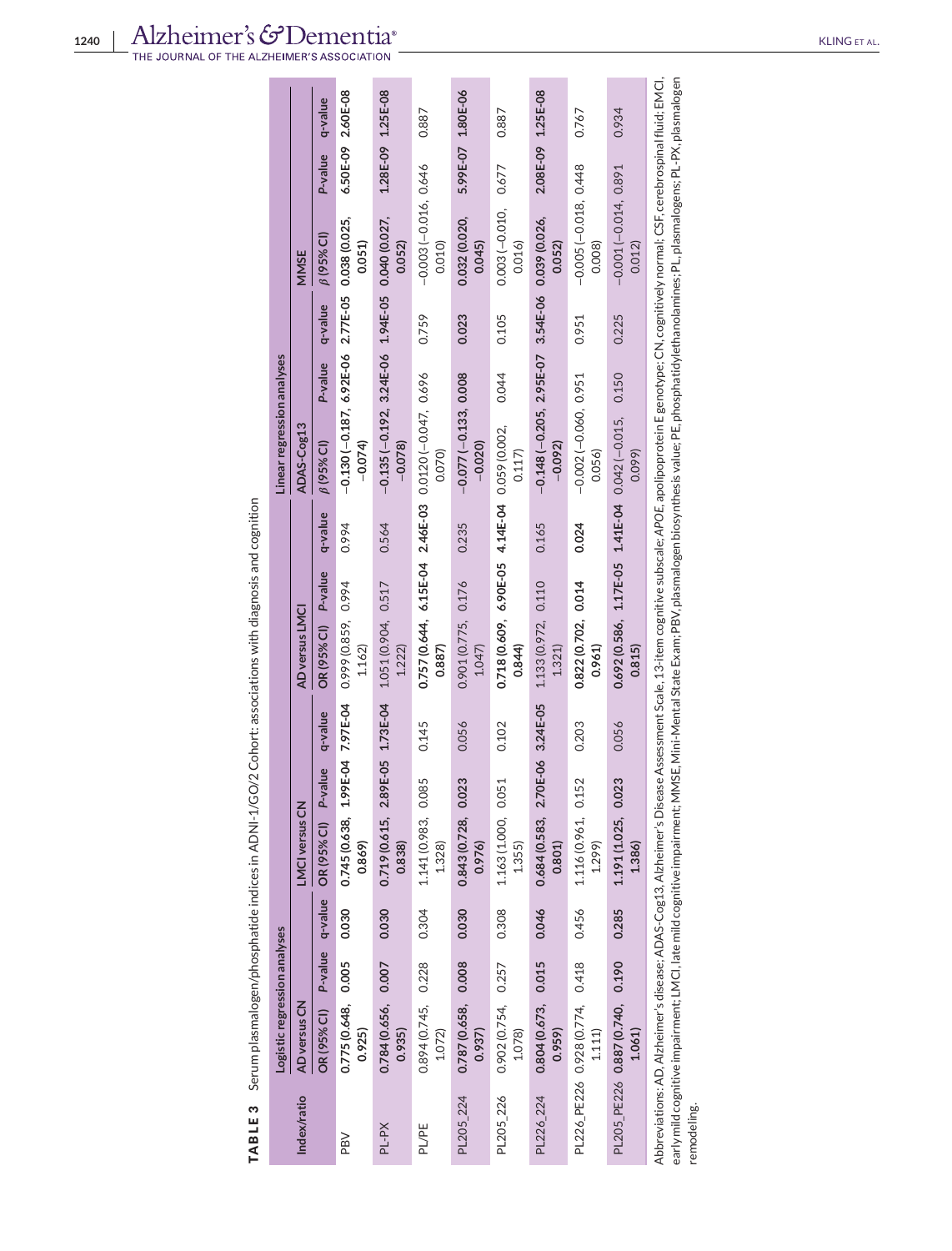## KLING ET AL. **1241**

HE JOURNAL OF THE ALZHEIMER'S ASSOCIATION

**TABLE 4** Serum plasmalogen/phosphatide indices in University of Pennsylvania cohort: Associations with diagnosis and cognition

|             | <b>AD versus CN</b>     |         | <b>MMSE</b>             |         |  |  |
|-------------|-------------------------|---------|-------------------------|---------|--|--|
| Index/Ratio | OR (95% CI)             | P-value | $\beta$ (95% CI)        | P-value |  |  |
| <b>PBV</b>  | 0.695(0.039, 1.399)     | 0.0433  | $0.948 (-0.808, 2.705)$ | 0.286   |  |  |
| PL-PX       | $0.293 (-0.236, 0.846)$ | 0.285   | $0.190(-1.276, 1.655)$  | 0.797   |  |  |
| PL/PE       | 0.630(0.121, 1.193)     | 0.02    | $1.123(-0.195, 2.442)$  | 0.094   |  |  |

Notes: *P*-values were estimated from logistic (diagnosis) or linear (cognitive function) regression.

Models as described in Methods. All models were adjusted for age, sex, and *APOE* 4 status (note: analyses with UPenn cohort did not adjust for *APOE* due to number of subjects not genotyped). ADAS-Cog13 and MMSE models also adjusted for years of education. Above results were not adjusted for concomitant medications.

Abbreviations: ADAS-Cog13, Alzheimer's Disease Assessment Scale, 13-item cognitive subscale; *APOE*, apolipoprotein E genotype; AD, Alzheimer's disease; CI, confidence interval; CN, cognitively normal; MMSE, Mini-Mental State Examination; OR, odds ratio; PBV, plasmalogen biosynthesis value; PE, phosphatidylethanolamines; PL, plasmalogens; PL-PX, plasmalogen remodeling.

index did not show a significant association with AD versus CN.

## **3.1.2 LMCI versus CN**

The results of cross-sectional logistic regression analysis of phosphoethanolamine lipid ratios and indices for association with baseline diagnoses of LMCI versus CN in ADNI are shown in Table 3 (unadjusted for medications) and Table S4 (adjusted for all but AD-specific medications). In the non-medication adjusted analysis, as in the AD versus CN analysis, both the PL-PX composite index (OR = 0.719,  $P = 2.89 \times 10^{-5}$ , q =  $1.73 \times 10^{-4}$ ) and the PBV composite (OR = 0.745, P = 1.99  $\times$  10<sup>-4</sup>, q = 7.97 × 10<sup>-4</sup>) showed significant associations with the LMCI versus CN comparison (Table 3).

When medications except those specific to AD were included in the model, the associations remained statistically significant for the PL-PX composite (OR =  $0.767$ ,  $P = 0.0019$ ) and the PBV composite (OR = 0.802,  $P = 0.0096$ ) with the LMCI versus CN comparison.

#### **3.1.3 AD versus LMCI**

As shown in Table 3, the unadjusted logistic regression analysis in the ADNI cohort for phosphoethanolamine lipid ratios and indices showed a negative association between specific composite indices and AD versus LMCI, indicating that lower values of these ratios and indices were associated with a higher likelihood of AD versus LMCI. In this analysis, the PL/PE (OR =  $0.757$ ,  $P = 6.15 \times 10^{-4}$ ) showed a negative association with AD versus LMCI. PL-PX and PBV did not show significant associations with AD versus LMCI.

After adjusting for all non-AD-specific medications in ADNI, as shown in Table S4, the logistic regression analyses on these ratios and indices showed that the association of PL/PE with the likelihood of AD versus LMCI remained significant (OR =  $0.73$ ,  $P = 1.85 \times 10^{-4}$ ).

#### **3.2 Cognitive function**

The results of cross-sectional linear regression analysis of baseline ADAS-Cog13 score in the ADNI cohort with phospholipid ratios and indices are shown in Table 3 (unadjusted analyses) and Table S4 (analyses adjusted for all non-AD-specific medications). In the medication-unadjusted analysis (Table 3), statistically significant relationships were seen between baseline ADAS-Cog13 score and PL-PX ( $\beta$  = -0.1349, P = 3.24 × 10<sup>-6</sup>) and overall PBV ( $\beta$  = -0.1302,  $P = 6.92 \times 10^{-5}$ ). Because higher values of ADAS-Cog13 indicate greater degrees of cognitive impairment, the negative sign of the coefficient indicates that lower values of these indices are associated with greater cognitive impairment. The other index, PL/PE, did not show a significant relationship with ADAS-Cog13. When adjusted for all non-AD-specific medications, the above associations remained statistically significant. Thus, the composite indices PL-PX ( $\beta = -0.0996$ , *P* = 0.0018) and overall PBV ( $\beta$  = -0.0938, *P* = 0.0031) remained significant after non-AD-specific medications adjustment. The association of the composite measure PL/PE with ADAS-Cog13 remained non-significant.

In ADNI, baseline MMSE showed a significant association with the same two indices as for ADAS-Cog13. Thus, the PL-PX composite ( $\beta$  = 0.0397,  $P = 1.28 \times 10^{-9}$ ) and the PBV composite ( $\beta = 0.0379$ ,  $P = 6.50 \times$ 10<sup>−</sup>9) were significantly and positively associated with MMSE. Because lower values of MMSE indicate greater degrees of cognitive impairment, the positive values of these coefficients indicate that lower values of PL-PX and PBV are associated with lower MMSE scores and thus greater cognitive impairment. After adjustment for all non-ADspecific medications, the above associations remained statistically significant (Table S4). Thus, the PL-PX ( $\beta$  = 0.0343, P = 1.71 × 10<sup>-6</sup>) and PBV composite ( $\beta$  = 0.0318, P = 8.44 × 10<sup>-6</sup>) showed significant positive associations with baseline MMSE after adjustment for these medications.

In the UPenn ADCC cohort, MMSE showed a trend toward an association with PL/PE ( $\beta$  = 1.123, P = 0.0949; Table 4). There were no other significant findings with MMSE.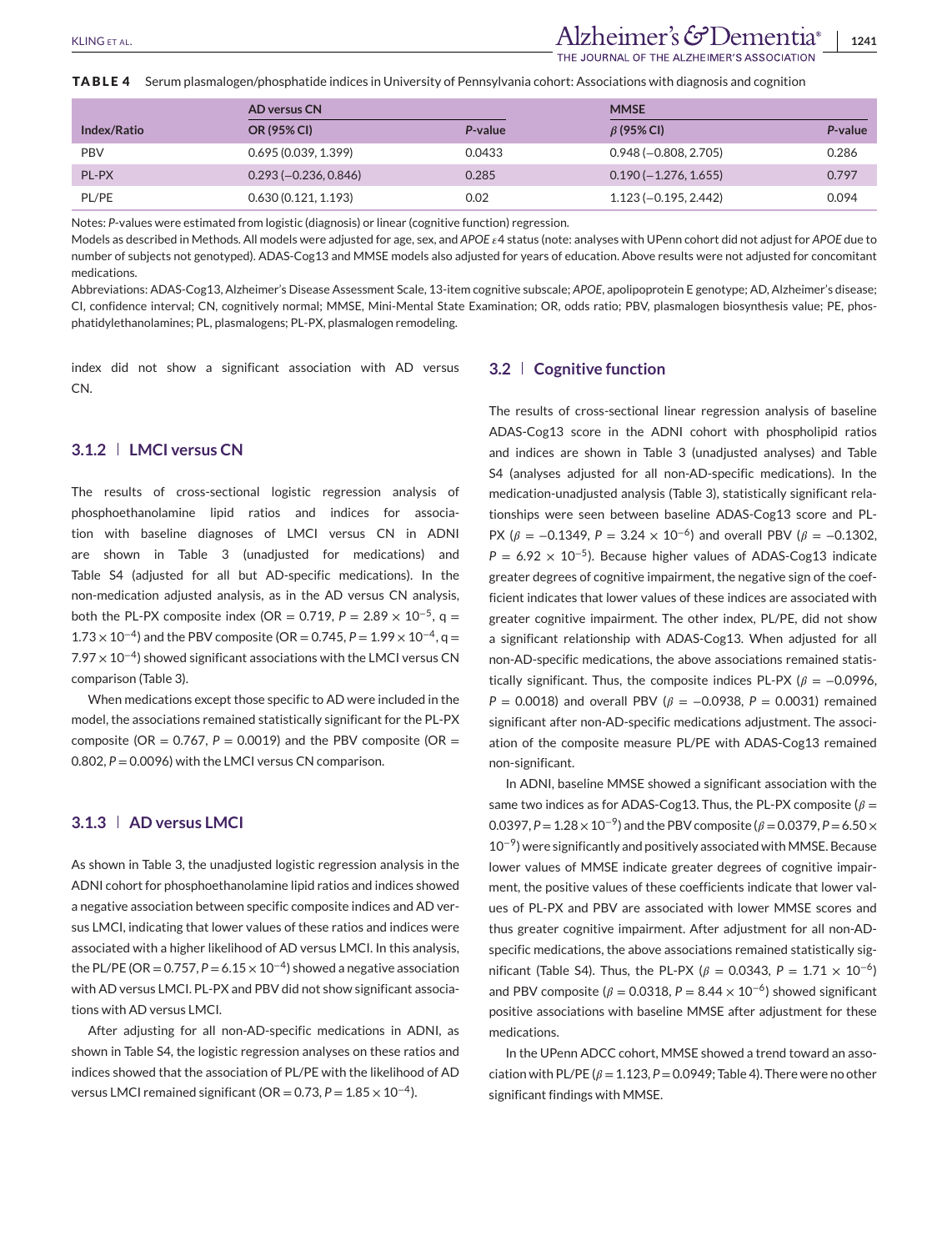## $\texttt{3.3} \perp \textbf{CSF} \, \textsf{A}\textcolor{red}{\beta_{1\text{-}42\text{}}}$  total taul taul  $\textsf{A}\textcolor{red}{\beta_{1\text{-}42}}$  ratio

In cross-sectional analyses without adjustment for medications in the ADNI, CSF t-tau showed significant negative correlations with the PL-PX ( $\beta$  = −7.193, P = 5.55 × 10<sup>-6</sup>) and PBV composite ( $\beta$  = −6.994, P = 7.77  $\times$  10 $^{-6}$ ) indices. Similarly, the log $_{10}$  CSF t-tau/A $\beta_{1\text{-}42}$  showed significant negative correlations with these same two indices (PL-PX,  $\beta$  = −0.0422, *P* = 2.73 × 10<sup>−</sup>6; PBV, = −0.0408, *P* = 4.39 × 10<sup>−</sup>6). CSF  $A\beta_{1-42}$  did not show any significant relationships (Table 5).

After adjusting for all non-AD-specific medications in ADNI, the negative correlations of CSF-t-tau with PL-PX ( $\beta = -6.654$ ,  $P = 1.13$  $\times$  10<sup>-4</sup>) and with PBV ( $\beta$  =  $-$ 6.332, P = 1.89  $\times$  10<sup>-4</sup>), and of the log<sub>10</sub> CSF t-tau/A $\beta_{1-42}$  ratio with PL-PX ( $\beta$  = −0.0396, P = 5.24  $\times$  10<sup>-5</sup>) and PBV ( $\beta$  = -0.0374, P = 1.05  $\times$  10<sup>-4</sup>) remained statistically significant (Table S5 in supporting information).

In the UPenn ADCC cohort, the PL/PE index showed a significant negative relationship with both CSF t-tau ( $\beta$  = -12.231, *P* = 0.0305) and CSF t-tau/A $\beta_{1-42}$  ( $\beta$  = -0.0973, *P* = 0.0206), but not with CSF  $A\beta_{1\text{-}42}$  (Table 6). The PBV and PL-PX indices did not show statistically significant relationships with any CSF measures (Table 6).

## **3.4 Association of plasmalogen ratios and indices with variants in the FADS1/FADS2 gene cluster**

A gene-based association analysis of the *FADS1/FADS2* gene cluster with plasmalogen ratios and indices reported in this manuscript showed that *FADS2* was associated with the PL226\_224 ratio ( *P* = 0.0348; Figure S4) in the ADNI-1/-GO/-2 cohort after adjusting for multiple comparisons using permutation. A SNP (rs97384) in *FADS2* was most significantly associated with PL226\_224 (P = 0.0016; Figure S4 in supporting information—left figure lower left), where subjects with the minor allele (T) of SNP rs97384 had high levels of PL226\_224 compared to subjects without the minor allele (central figure at the bottom of Figure S4). An expression quantitative trait locus (eQTL) analysis of SNP rs97384 with *FADS2* gene expression in the temporal cortex from cognitively normal subjects showed that *FADS2* was significantly highly expressed in subjects with the minor allele (T) of SNP rs97384 (lower right figure in Figure S4).

## **4 DISCUSSION**

Age-related declines in circulating plasmalogens may increase the risk for AD by reducing plasmalogen availability to the central nervous system.9,10,13,14,29,39,40 Using a focused lipidomics approach we measured four ethanolamine plasmalogens (PlsEtns) and four closely related phosphatidylethanolamines (PtdEtns) and derived indices from a subset of these phosphoethanolamines reflecting PlsEtn and PtdEtn metabolism to explore the association of these indices with baseline diagnosis, cognitive functioning, and CSF biomarkers of AD.

|             | TABLE 5 Serum plasmalogen/phosphatide indices in ADNI-1/GO/2 Cohort: associations with CSF AD biomarkers                                                                              |                |                |                        |                |                |                            |                |                |
|-------------|---------------------------------------------------------------------------------------------------------------------------------------------------------------------------------------|----------------|----------------|------------------------|----------------|----------------|----------------------------|----------------|----------------|
|             | CSF Total tau (Ttau)                                                                                                                                                                  |                |                | CSF A <sub>61-42</sub> |                |                | Log10(CSF Ttau/CSF Aß1-42) |                |                |
| Ratio/Index | $\beta$ (95% CI)                                                                                                                                                                      | <b>P</b> value | <b>Q</b> value | $\beta$ (95% CI)       | <b>P</b> value | <b>Q</b> value | $\beta$ (95% CI)           | <b>P</b> value | <b>Q</b> value |
| PBV         | $-6.994(-10.049,-3.94)$                                                                                                                                                               | 7.77E-06       | 3.11E-05       | 1.970 (-0.868, 4.807)  | 0.173          | 0.694          | $-0.041(-0.058,-0.023)$    | 4.39E-06       | 1.76E-05       |
| PL-PX       | $-7.193(-10.285, -4.101)$                                                                                                                                                             | 5.55E-06       | 3.11E-05       | 2.048 (-0.826, 4.922)  | 0.162          | 0.694          | $-0.042(-0.06, -0.025)$    | 2.73E-06       | 1.64E-05       |
| PL/PE       | $-0.038(-3.205, 3.13)$                                                                                                                                                                | 0.981          | 0.981          | $0.518(-2.391, 3.428)$ | 0.727          | 0.988          | $0.000(-0.018, 0.018)$     | 0.9664         | 0.9664         |
| PL205 224   | $-5.11(-8.096, -2.123)$                                                                                                                                                               | 8.15E-04       | 2.44E-03       | $1.649(-1.11, 4.407)$  | 0.241          | 0.724          | $-0.029(-0.046,-0.012)$    | 0.0009         | 0.0026         |
| PL205_226   | $0.589(-2.507, 3.685)$                                                                                                                                                                | 0.709          | 0.945          | $0.137(-2.711, 2.984)$ | 0.925          | 0.988          | $0.006(-0.012, 0.023)$     | 0.5157         | 0.9664         |
| PL226_224   | $-7.543(-10.653, -4.432)$                                                                                                                                                             | 2.21E-06       | 2.65E-05       | $2.150(-0.745, 5.045)$ | 0.145          | 0.694          | $-0.045(-0.062,-0.027)$    | 7.38E-07       | 8.86E-06       |
| PL226 PE226 | $-0.238(-3.409, 2.932)$                                                                                                                                                               | 0.883          | 0.963          | $0.581(-2.329, 3.492)$ | 0.695          | 0.988          | $-0.002(-0.02, 0.016)$     | 0.8097         | 0.9664         |
| PL205 PE226 | $0.302(-2.81, 3.414)$                                                                                                                                                                 | 0.849          | 0.963          | $0.428(-2.434, 3.289)$ | 0.769          | 0.988          | $0.003(-0.015, 0.021)$     | 0.7322         | 0.9664         |
|             | Abbreviations: CI.confidence interval: CSF.cerebrospinal fluid: PBV, plasmalogen biosynthesis value: PE. phosphatid vlethanolamines: PL. plasmalogens: PL-PX. plasmalogen remodeling. |                |                |                        |                |                |                            |                |                |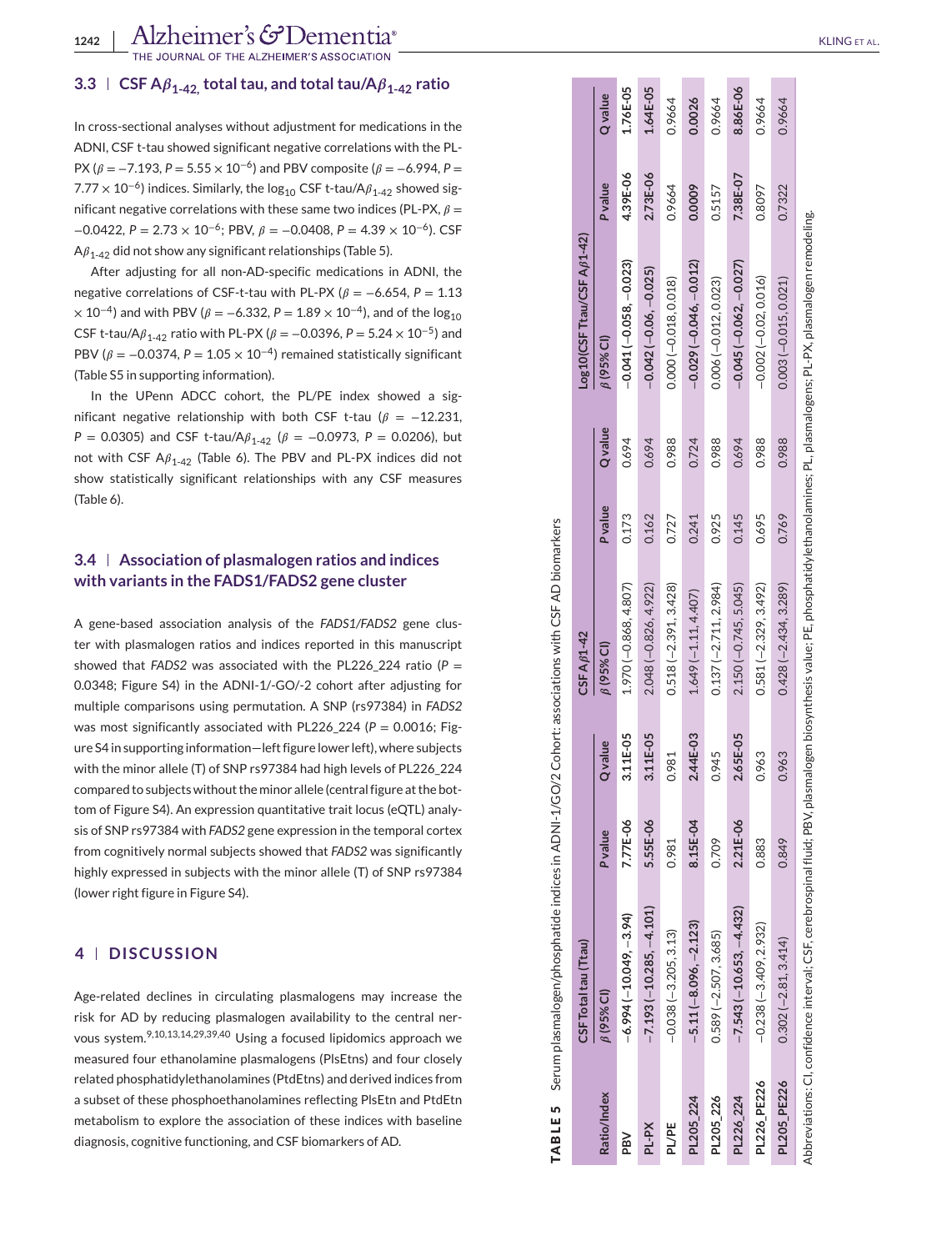# KLING ET AL. **1243**<br>**Alzheimer's & Dementia** | 1243

HE JOURNAL OF THE ALZHEIMER'S ASSOCIATION

**TABLE 6** Serum plasmalogen/phosphatide indices in University of Pennsylvania cohort: associations with CSF AD biomarkers

|              | <b>CSF Total tau (Ttau)</b>     |         | CSF $A\beta$ 1-42         |         | $log10(CSF)$ Ttau/A $\beta$ 1-42) |                |
|--------------|---------------------------------|---------|---------------------------|---------|-----------------------------------|----------------|
| Ratio/Index  | $\beta$ (95% CI)                | P value | $\beta$ (95% CI)          | P value | $\beta$ (95% CI)                  | <b>P</b> value |
| <b>PBV</b>   | $-6.444(-19.997, 7.110)$        | 0.348   | $-4.118(-27.553, 19.318)$ | 0.728   | $-0.011(-0.103, 0.080)$           | 0.806          |
| <b>PL-PX</b> | $0.836 (-10.256, 11.927)$       | 0.882   | $-9.159(-28.192, 9.873)$  | 0.342   | $0.033 (-0.041, 0.107)$           | 0.383          |
| <b>PL/PE</b> | $-12.040$ ( $-22.932, -1.148$ ) | 0.031   | $6.949 (-12.185, 26.083)$ | 0.473   | $-0.068(-0.141, 0.005)$           | 0.068          |

Notes: P-values were estimated from linear regression models and adjusted for age and sex. Results from 3A were further adjusted for APOE  $\epsilon$ 4 carrier status. Due to small number of subjects with genotyping in UPenn cohort, results presented are not adjusted for *APOE* e4. Above results were not adjusted for concomitant medications. Three indices were calculated to assess the following: a) **PL-PX**: index of biosynthesis and/or remodeling of ethanolamine plasmalogens using mean of PL226/PL224, PL205/PL224, and PL205/PL226; b) **PL/PE**: index of ratio of omega-3 fatty acid-containing plasmalogens to the DHAcontaining phosphatide PtdEtn 16:0/22:6 using mean of PL226/PE226 and PL205/PE226; and c) **PBV**: overall composite index of plasmalogen biosynthesis and/or remodeling using a mean of all five ratios contributing to index (a) and index (b).

Abbreviations:  $A_{1-42}$ , amyloid beta peptide, residues 1-42; CSF, cerebrospinal fluid; Ttau, total-tau.

In ADNI, without correcting for concomitant medications, we observed statistically significant associations between AD diagnosis at the baseline visit and several serum indices of ethanolamine plasmalogen biosynthesis, peroxisomal beta-oxidation, and phosphoethanolamine remodeling. Most notably, baseline serum PL-PX and overall PBV were strongly associated with baseline AD versus CN and LMCI versus CN, while baseline serum PL/PE did not show such an association (Table 3). The associations of the PL-PX and PBV indices with AD versus LMCI were not statistically significant; on the other hand, the PL/PE index showed statistically significant relationships with AD versus LMCI diagnosis (Table 3).

In the UPenn ADCC, we observed an association of AD versus CN with PBV, replicating the finding in ADNI, and also observed an association with the PL/PE index. The significant association between AD versus CN and PBV in both cohorts is consistent with findings from the Religious Orders Study<sup>9,10,13,14,29,39,40</sup> Memory and Aging Project cohort,<sup>10</sup> and provides further support for the utility of this measure as an index of plasmalogen biosynthesis and remodeling that is applicable across cohorts, while individual analyte values may show more variability among various subject populations.

In ADNI, using baseline ADAS-Cog13 as a measure of global cognition, we also observed statistically significant negative associations with the same two indices, PL-PX and overall PBV, as seen in comparisons of AD versus CN and LMCI versus CN, indicating an association of reduced values of these plasmalogen metabolic indices with greater cognitive impairment. However, we saw no evidence of an association between the baseline PL/PE index and baseline ADAS-Cog13 (Table 3).

In the UPenn ADCC, we observed trends toward associations of impaired cognition as measured by MMSE with PBV and PL/PE (Table 4), although these did not reach statistical significance. The lack of statistically significant effects in the UPenn cohort may be attributable to its limited sample size ( $n = 112$  versus 1547 for ADNI).

In ADNI, we observed statistically significant negative associations between CSF t-tau and of the CSF t-tau/A $\beta_{1-42}$  ratio with PL-PX and PBV, ie, the same indices associated with the AD versus CN and LMCI versus CN and with the cognitive scores (Table 5). On the other hand, we did not see an association of CSF  $A\beta_{1-42}$  alone with any of these indices. The negative association of CSF t-tau and its ratio with  $A\beta_{1-42}$ with these indices suggest that altered plasmalogen biosynthesis and/or remodeling may associate more closely with the development of tau than of amyloid pathology. Longitudinal studies including concomitant measurements of plasmalogen indices, biomarkers of amyloid and tau pathology, and cognitive function are needed to address this hypothesis.

After adjustment for concomitant medication classes (other than anticholinesterases and memantine) in ADNI, the association of the plasmalogen indices with the AD versus CN was no longer significant; however, those with LMCI versus CN and AD versus LMCI remained statistically significant (Table S4). In addition, the linear regression models showed persistence of statistical significance of the associations of plasmalogen indices with cognition (Table S4). Likewise, the associations of CSF tau and the CSF t- tau/A $\beta_{1-42}$  ratio with PL-PX and PBV remained significant (Table S5).

These results are in broad agreement with previous studies of blood-based levels of ethanolamine plasmalogens and related lipids in  $AD$ ,  $9,10,13,29-31$  and suggest that reduced indices of plasmalogen biosynthesis and/or remodeling of very long chain-PUFA-containing plasmalogens is associated with an increased risk of AD (see Figure 1 for potential sites in this pathway that may be affected in AD). In addition, significant associations of PL-PX and PBV with LMCI versus CN indicates reduced plasmalogen indices occur at the MCI stage, and thus may be associated with cognitive decline prior to the development of dementia. Finally, the association of the PL/PE index, which is calculated from ratios of omega-3 fatty-acid-bearing plasmalogens to corresponding phosphatides, with AD versus LMCI diagnosis may indicate that the development of dementia is characterized in part by a specific compensatory failure of peroxisomal mechanisms required to sustain plasmalogen biosynthesis in relation to that of corresponding phosphatidylethanolamines which do not require peroxisomes for biosynthesis. Increased remodeling by phospholipases,<sup>44</sup> and degradation through lysoplasmalogenases<sup>45</sup> and oxidative pathways,<sup>46</sup> might contribute to relative reductions in plasmalogen levels (Figure 1). Fatty acids made available by plasmalogen degradation might be directed toward PE synthesis.<sup>38</sup> These three phenomena, namely decreased biosynthesis, decreased remodeling/degradation, and a putative increase in PE synthesis could contribute, individually or collectively, to reduction of the PL/PE ratio. Because our observations were conducted at a single time point, we are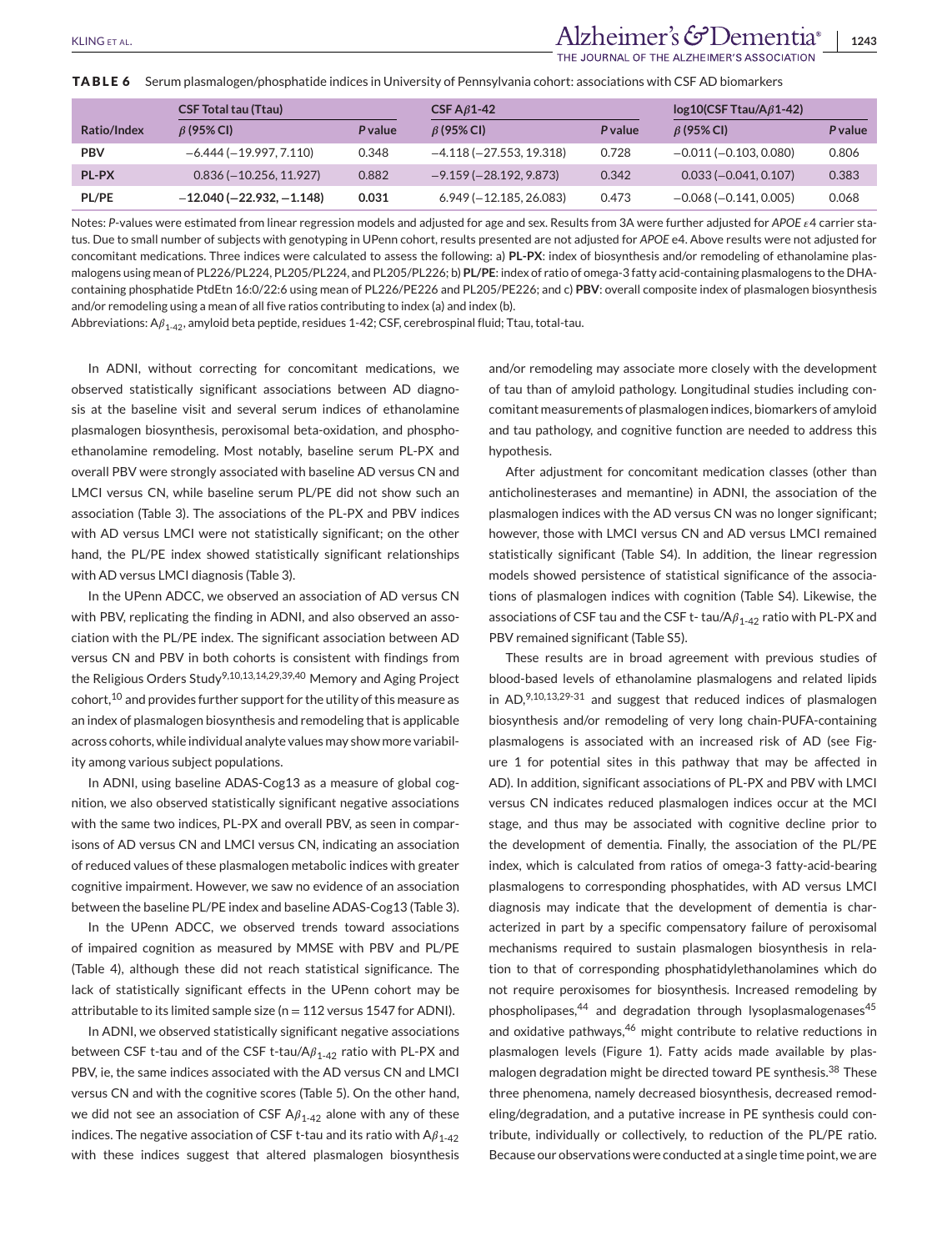

**FIGURE 1** Primary lipid pathways for ethanolamine plasmalogen and phosphatidylethanolamine biosynthesis and remodeling. The initial steps in plasmalogen biosynthesis, and the beta-oxidation of very long chain polyunsaturated fatty acids, take place within peroxisomes; later reactions occur in the endoplasmic reticulum. Fundamental lipid species potentially available through dietary sources are metabolized in the endoplasmic reticulum and are incorporated into plasmalogens in the peroxisome. The direction of alteration in constituent lipid species and processes in Alzheimer's disease (AD) based on the data reported here are indicated by red arrows. Red hammerhead symbols indicate putative enzymatic steps proposed to be inhibited in AD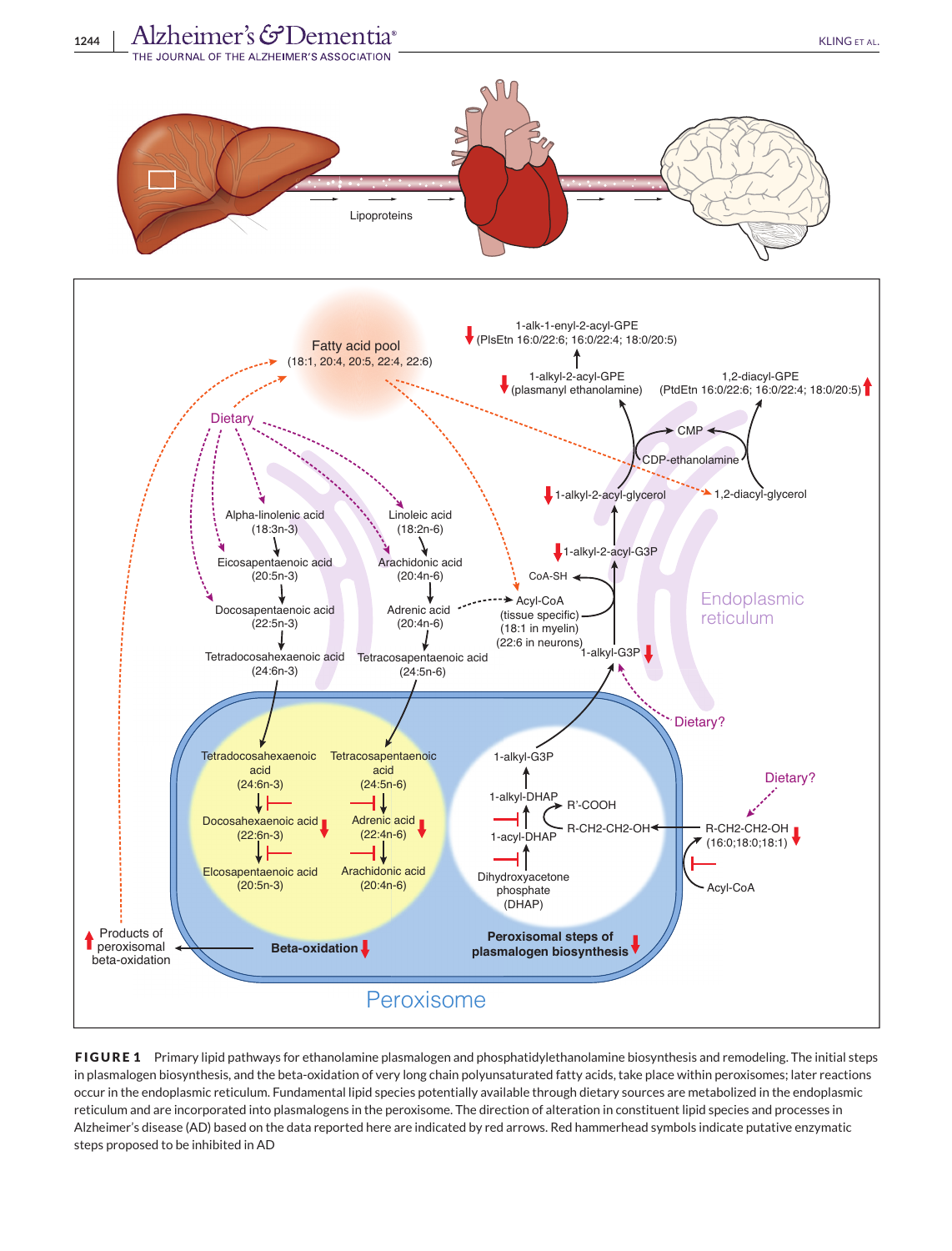unable to distinguish among these possibilities. Studies examining the kinetics of plasmalogen biosynthesis and metabolism in AD and related conditions are needed to better understand the mechanisms underlying these findings. Attendant changes in signaling pathways, cholesterol metabolism, and neurons might also contribute to pathogenesis of AD.

Because genetic variance in the *FADS1*/*FADS2* gene cluster can affect the blood levels of EPA/DHA containing lipids (cf. O'Neill and Minihane43), we conducted a candidate gene association analysis for relationships between plasmalogen ratios and indices with genetic variants in this gene cluster in the ADNI cohort. We found a significant gene-based association between *FADS2* and the PL226\_224 ratio (*P*=0.0348; Figure S4) in the ADNI-1/-GO/-2 cohort after adjusting for multiple comparisons using permutation. Five SNPs in this region were significantly and independently associated with the PL226\_224 ratio, most notably rs97384. Individuals homozygous for the minor allele (T) had higher values of this ratio than those without the minor allele (*P* = 0.0016; see middle figure in Figure S4); conversely, an eQTL analysis showed that individuals homozygous for the major allele (C) had lower levels of *FADS2* gene expression in the temporal cortex of cognitively normal subjects than those with at least one minor allele (*P*  $= 1.8 \times 10^{-5}$ , lower right figure in Figure S4). These findings suggest that *FADS2* genotype may influence the relative abundance of omega-3 (DHA)- to omega-6 (adrenic acid)-containing plasmalogens both in circulating blood and in the brain. Further studies are needed to assess the implications of this effect for AD, particularly with regard to the balance of pro- and anti-inflammatory fatty acid-containing plasmalogens in brain.

In contrast to most previous studies of plasmalogens and other phospholipids in AD, we focused on examining indices calculated from specific, preselected ratios of plasmalogens, both to each other and to comparable phosphatidylethanolamine species. The finding of significant alterations of these ratios and indices in relation to cognition and diagnoses appears to be informative in this setting. It will be important to determine whether these ratios and indices are similarly informative in other studies of AD and cognitive impairment conducted in other populations and by different laboratories.

## **5 CONCLUSIONS**

Further studies are needed to elucidate the specific mechanisms accounting for these findings, including measurement of additional lipids representing upstream and downstream pathways and enzyme activities (eg, phospholipases and oxidative stress). In particular, the steady-state measurements conducted here at a single time point do not allow discrimination between decreased biosynthesis versus increased degradation of plasmalogen species in AD. Studies of the kinetics of plasmalogen biosynthesis may help distinguish between these possibilities. Also, longitudinal measurement of these lipids will likely be informative regarding the relative time courses of changes in serum lipids and of clinical, other biochemical, and imaging outcomes in MCI and AD.

These data further suggest the hypothesis that interventions that enhance plasmalogen biosynthesis and availability to the central nervous system may mitigate cognitive decline and/or brain atrophy in those at risk for AD. Future research will also address the potential relationships of plasmalogen ratios and indices to genetic variation, neuroimaging measures, and other characteristics of AD-type dementias.

#### **FUNDING/SUPPORT**

Funding for ADMC (Alzheimer's Disease Metabolomics Consortium, led by Dr R.K.-D. at Duke University) was provided by the National Institute on Aging grant R01AG046171, a component of the Accelerated Medicines Partnership for AD (AMP-AD) Target Discovery and Preclinical Validation Project [\(https://www.nia.nih.gov/research/](https://www.nia.nih.gov/research/dn/amp-ad-target-discovery-and-preclinical-validation-project) [dn/amp-ad-target-discovery-and-preclinical-validation-project\)](https://www.nia.nih.gov/research/dn/amp-ad-target-discovery-and-preclinical-validation-project) and the National Institute on Aging grant RF1 AG0151550, a component of the M2OVE-AD Consortium (Molecular Mechanisms of the Vascular Etiology of AD Consortium [https://www.nia.nih.gov/news/](https://www.nia.nih.gov/news/decoding-molecular-ties-between-vascular-disease-and-alzheimers) [decoding-molecular-ties-between-vascular-disease-and-alzheimers\)](https://www.nia.nih.gov/news/decoding-molecular-ties-between-vascular-disease-and-alzheimers).

Data collection and sharing for this project was funded by the Alzheimer's Disease Neuroimaging Initiative (ADNI; National Institutes of Health Grant U01 AG024904) and DOD ADNI (Department of Defense award number W81XWH-12-2-0012). ADNI is funded by the National Institute on Aging, the National Institute of Biomedical Imaging and Bioengineering, and through generous contributions from the following: AbbVie, Alzheimer's Association; Alzheimer's Drug Discovery Foundation; Araclon Biotech; BioClinica, Inc.; Biogen; Bristol-Myers Squibb Company; CereSpir, Inc.; Eisai Inc.; Elan Pharmaceuticals, Inc.; Eli Lilly and Company; EuroImmun; F. Hoffmann-La Roche Ltd and its affiliated company Genentech, Inc.; Fujirebio; GE Healthcare; IXICO Ltd.; Janssen Alzheimer Immunotherapy Research & Development, LLC; Johnson & Johnson Pharmaceutical Research & Development LLC; Lumosity; Lundbeck; Merck & Co., Inc.; Meso Scale Diagnostics, LLC; NeuroRx Research; Neurotrack Technologies; Novartis Pharmaceuticals Corporation; Pfizer Inc.; Piramal Imaging; Servier; Takeda Pharmaceutical Company; and Transition Therapeutics. The Canadian Institutes of Health Research is providing funds to support ADNI clinical sites in Canada. Private sector contributions are facilitated by the Foundation for the National Institutes of Health [\(www.fnih.org\)](http://www.fnih.org). The grantee organization is the Northern California Institute for Research and Education, and the study is coordinated by the Alzheimer's Disease Cooperative Study at the University of California, San Diego. ADNI data are disseminated by the Laboratory for Neuro Imaging at the University of Southern California.

The work of various Consortium Investigators are also supported by various NIA grants (U01AG024904-09S4, P50NS053488, R01AG19771, P30AG10133, P30AG10124, K01AG049050), the National Library of Medicine (R01LM011360, R00LM011384), and the National Institute of Biomedical Imaging and Bioengineering (R01EB022574). Additional support came from Helmholtz Zentrum, the Alzheimer's Association, the Indiana Clinical and Translational Science Institute, and the Indiana University-IU Health Strategic Neuroscience Research Initiative.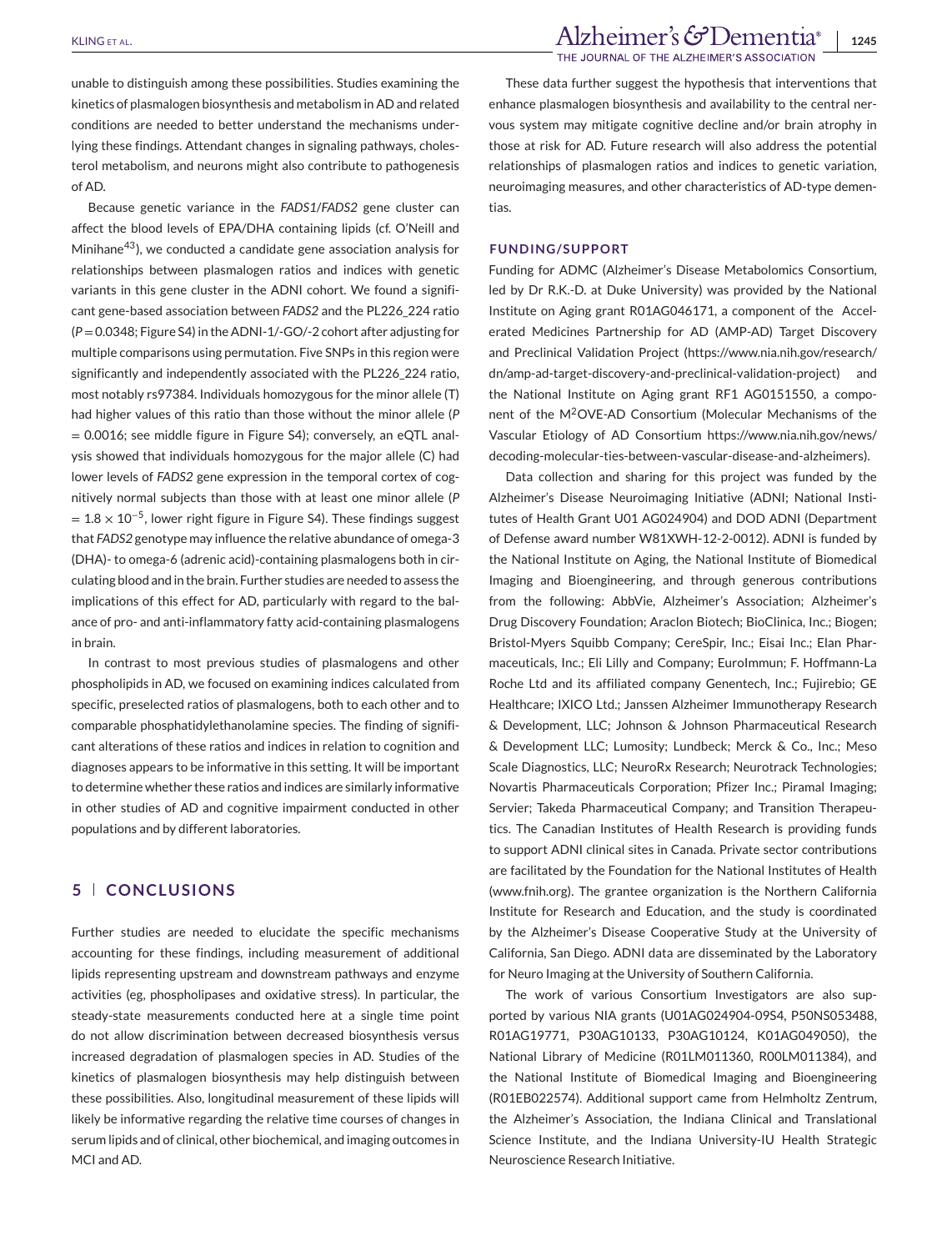**NURNAL OF THE ALZHEIMER'S ASSOCIATION** 

**Role of the Funder/Sponsor**: [Funders listed above] had no role in the design and conduct of the study; collection, management, analysis, and interpretation of the data; preparation, review, or approval of the manuscript; and decision to submit the manuscript for publication.

### **ADDITIONAL CONTRIBUTIONS**

The authors are grateful to Lisa Howerton for administrative support and the numerous ADNI and UPenn study volunteers and their families.

#### **CONFLICTS OF INTEREST**

Dayan B. Goodenowe is the CEO and President of Prodrome Sciences Inc., and was the former CEO and President of Phenomenome Discoveries Inc. Vijitha Senanayake is an employee of Prodrome Sciences Inc. and was previously an employee of Phenomenome Discoveries, Inc. Rebecca Baillie is employed as Chief of Staff at Rosa & Co. Leslie M. Shaw received research support from NIH/NIA, ADNI (AG024904), and UPenn ADCC Biomarker Core (AG010124), MJFox Foundation for PD research, Roche, Lilly; provides QC oversight for Roche Elecsys CSF AD biomarker immunoassays for ADNI; and is a consultant for Roche, Lilly, and Novartis. Andrew J. Saykin has been supported by multiple grants from the NIA, NCI, and NCAA/DoD as well as collaborative research support from Eli Lilly unrelated to the work reported here. He also received nonfinancial support from Avid Radiopharmaceuticals and Neurovision, and has served as a consultant to Arkley BioTek and Bayer. He received support from Springer-Nature as Editor in Chief of *Brain Imaging and Behavior*, outside the scope of the work submitted here. John Q. Trojanowski may accrue revenue in the future on patents submitted by the University of Pennsylvania wherein he is a co-inventor and he received revenue from the sale of Avid to Eli Lily as a co-inventor on imaging-related patents submitted by the University of Pennsylvania. Rima F. Kaddurah-Daouk is inventor on key patents in the field of metabolomics including applications for Alzheimer's disease. All other authors report no disclosures.

#### **DATA AVAILABILITY STATEMENT**

Metabolomics datasets used in the current analyses for the ADNI-1 and ADNI-GO/-2 cohorts are available via the Accelerating Medicines Partnership-Alzheimer's Disease (AMP-AD) Knowledge Portal and can be accessed at<http://doi.org/10.7303/syn5592519> (ADNI-1) and <http://doi.org/10.7303/syn9705278> (ADNI-GO/-2). The full complement of clinical and demographic data for the ADNI cohorts are hosted on the LONI data sharing platform and can be requested at [http://adni.loni.usc.edu/data-samples/access-data/.](http://adni.loni.usc.edu/data-samples/access-data/)

**The Alzheimer's Disease Metabolomics Consortium (ADMC)**: A complete listing of ADMC investigators can be found at: <https://sites.duke.edu/adnimetab/who-we-are/>

**The Alzheimer's Disease Neuroimaging Initiative (ADNI)**: Data used in the preparation of this article were obtained from the ADNI database [\(http://adni.loni.usc.edu\)](http://adni.loni.usc.edu). As such, the investigators within the ADNI contributed to the design and implementation of ADNI and/or provided data but did not participate in analysis or writing of this report. A complete listing of ADNI investigators can be found

at: http://adni.loni.usc.edu/wp-content/uploads/how to apply/ADNI [Acknowledgement\\_List.pdf.](http://adni.loni.usc.edu/wp-content/uploads/how_to_apply/ADNI_Acknowledgement_List.pdf)

#### **REFERENCES**

- 1. Alzheimer's Association. 2016 Alzheimer's disease facts and figures. *Alzheimers Dement*. 2016;12:459-509.
- 2. Mapstone M, Cheema AK, Fiandaca MS, et al. Plasma phospholipids identify antecedent memory impairment in older adults. *Nat Med*. 2014;20:415-418.
- 3. Koyama A, Okereke OI, Yang T, Blacker D, Selkoe DJ, Grodstein F. Plasma amyloid-beta as a predictor of dementia and cognitive decline: a systematic review and meta-analysis. *Arch Neurol*. 2012;69:824-831.
- 4. Doecke JD, Laws SM, Faux NG, et al. Blood-based protein biomarkers for diagnosis of Alzheimer disease. *Arch Neurol*. 2012;69:1318-1325.
- 5. Ray S, Britschgi M, Herbert C, et al. Classification and prediction of clinical Alzheimer's diagnosis based on plasma signaling proteins. *Nat Med*. 2007;13:1359-1362.
- 6. Hye A, Riddoch-Contreras J, Baird AL, et al. Plasma proteins predict conversion to dementia from prodromal disease. *Alzheimers Dement*. 2014;10:799-807.e2.
- 7. Kling MA, Trojanowski JQ, Wolk DA, Lee VM, Arnold SE. Vascular disease and dementias: paradigm shifts to drive research in new directions. *Alzheimers Dement*. 2013;9:76-92.
- 8. Reitz C. Dyslipidemia and the risk of Alzheimer's disease. *Curr Atheroscler Rep*. 2013;15:307.
- 9. Goodenowe DB, Cook LL, Liu J, et al. Peripheral ethanolamine plasmalogen deficiency: a logical causative factor in Alzheimer's disease and dementia. *J Lipid Res*. 2007;48:2485-2498.
- 10. Goodenowe DB, Senanayake V. Relation of Serum Plasmalogens and APOE Genotype to Cognition and Dementia in Older Persons in a Cross-Sectional Study. *Brain Sci*. 2019;9(4):92.
- 11. Igarashi M, Ma K, Gao F, Kim HW, Rapoport SI, Rao JS. Disturbed choline plasmalogen and phospholipid fatty acid concentrations in Alzheimer's disease prefrontal cortex. *J Alzheimers Dis*. 2011;24:507- 517.
- 12. Schaefer EJ, Bongard V, Beiser AS, et al. Plasma phosphatidylcholine docosahexaenoic acid content and risk of dementia and Alzheimer disease: the Framingham Heart Study. *Arch Neurol*. 2006;63:1545-1550.
- 13. Wood PL, Mankidy R, Ritchie S, et al. Circulating plasmalogen levels and Alzheimer Disease Assessment Scale-Cognitive scores in Alzheimer patients. *J Psychiatry Neurosci*. 2010;35:59-62.
- 14. Yamashita S, Kiko T, Fujiwara H, et al. Alterations in the levels of amyloid-beta, phospholipid hydroperoxide, and plasmalogen in the blood of patients with Alzheimer's disease: possible interactions between Amyloid-beta and These Lipids. *J Alzheimers Dis*. 2015;50:527-537.
- 15. Braverman NE, Moser AB. Functions of plasmalogen lipids in health and disease. *Biochim Biophys Acta*. 2012;1822:1442-1452.
- 16. Glaser PE, Gross RW. Plasmenylethanolamine facilitates rapid membrane fusion: a stopped-flow kinetic investigation correlating the propensity of a major plasma membrane constituent to adopt an HII phase with its ability to promote membrane fusion. *Biochemistry*. 1994;33:5805-5812.
- 17. Glaser PE, Gross RW. Rapid plasmenylethanolamine-selective fusion of membrane bilayers catalyzed by an isoform of glyceraldehyde-3-phosphate dehydrogenase: discrimination between glycolytic and fusogenic roles of individual isoforms. *Biochemistry*. 1995;34:12193- 12203.
- 18. Brodde A, Teigler A, Brugger B, et al. Impaired neurotransmission in ether lipid-deficient nerve terminals. *Hum Mol Genet*. 2012;21:2713- 2724.
- 19. Pike LJ, Han X, Chung KN, Gross RW. Lipid rafts are enriched in arachidonic acid and plasmenylethanolamine and their composition is independent of caveolin-1 expression: a quantitative electrospray